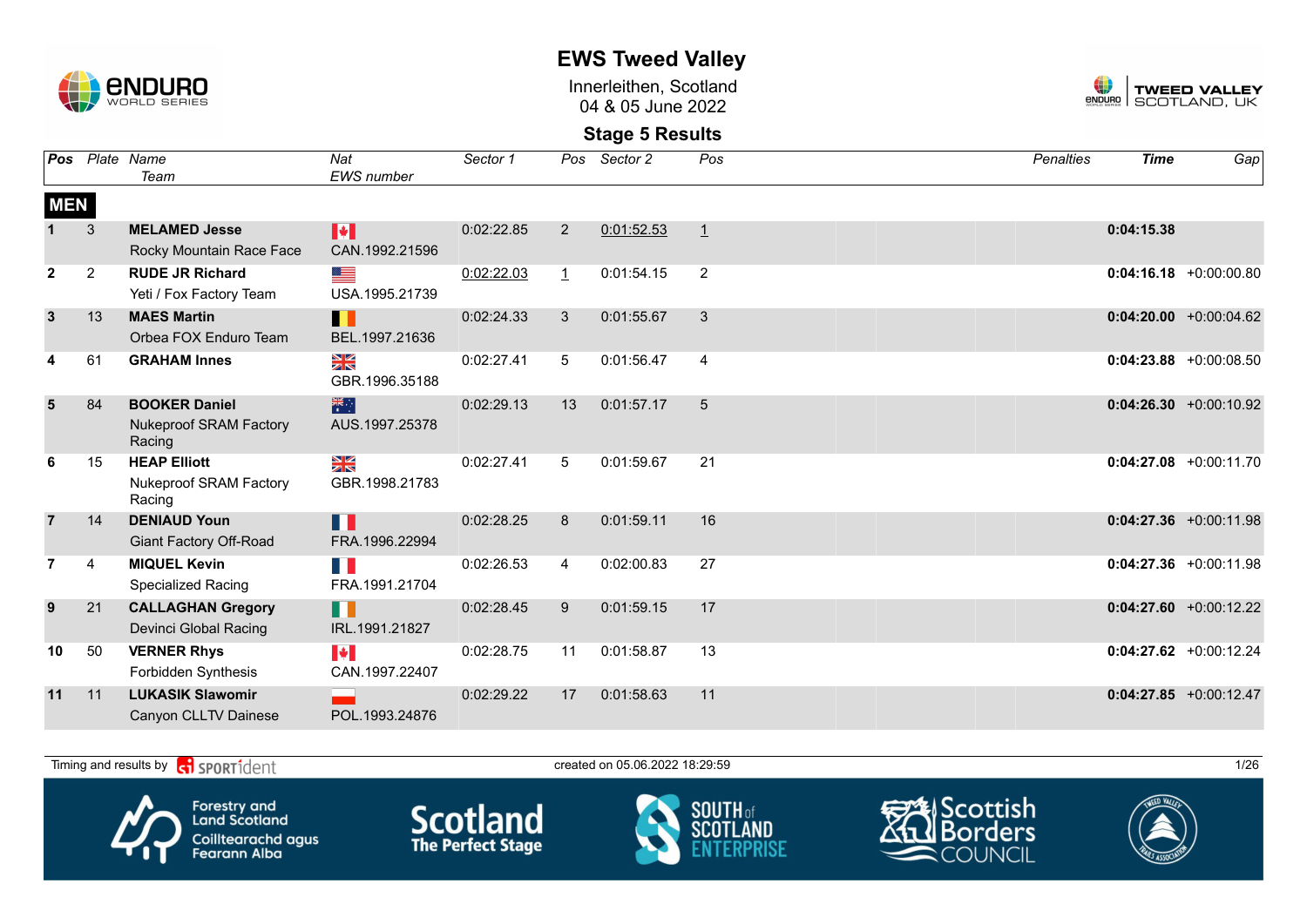

Innerleithen, Scotland 04 & 05 June 2022



| Pos        |    | Plate Name                              | Nat                  | Sector 1   | Pos            | Sector 2   | Pos | <b>Penalties</b> | <b>Time</b> | Gap                       |
|------------|----|-----------------------------------------|----------------------|------------|----------------|------------|-----|------------------|-------------|---------------------------|
|            |    | Team                                    | <b>EWS</b> number    |            |                |            |     |                  |             |                           |
| <b>MEN</b> |    |                                         |                      |            |                |            |     |                  |             |                           |
| 12         | 30 | <b>MENJOU Irenee</b>                    | H.                   | 0:02:29.19 | 16             | 0:01:58.78 | 12  |                  |             | $0:04:27.97 + 0:00:12.59$ |
|            |    | Sunn French Connexion By<br>Alpe D'Huez | FRA.1995.22122       |            |                |            |     |                  |             |                           |
| 13         | 5  | <b>BORGES Jose</b>                      |                      | 0:02:29.13 | 13             | 0:01:59.00 | 15  |                  |             | $0:04:28.13 + 0:00:12.75$ |
|            |    | Canyon Collective                       | POR.1990.21669       |            |                |            |     |                  |             |                           |
| 14         | 47 | <b>MASTERS Edward</b>                   | ∴ क्रँ≼              | 0:02:29.71 | 21             | 0:01:58.59 | 10  |                  |             | $0:04:28.30 + 0:00:12.92$ |
|            |    | <b>Pivot Factory Racing</b>             | NZL.1989.22590       |            |                |            |     |                  |             |                           |
| 15         | 18 | <b>VIDAL Antoine</b>                    | n I                  | 0:02:30.12 | 23             | 0:01:58.20 | 8   |                  |             | $0:04:28.32 +0:00:12.94$  |
|            |    | <b>Commencal Les Orres Team</b>         | FRA.2001.25035       |            |                |            |     |                  |             |                           |
| 16         | 24 | <b>LUCAS Cole</b>                       | ्रेह                 | 0:02:30.75 | 30             | 0:01:57.70 | 6   |                  |             | $0:04:28.45 + 0:00:13.07$ |
|            |    | Ibis Enduro Team                        | NZL.1998.23013       |            |                |            |     |                  |             |                           |
| 17         | 86 | <b>CAMOIN Francescu</b>                 | H                    | 0:02:27.73 | $\overline{7}$ | 0:02:00.85 | 28  |                  |             | $0:04:28.58$ +0:00:13.20  |
|            |    | <b>Specialized Racing</b>               | FRA.2001.23545       |            |                |            |     |                  |             |                           |
| 18         | 56 | <b>DALE Sam</b>                         | NK<br>ZK             | 0:02:30.92 | 32             | 0:01:57.95 | 7   |                  |             | $0:04:28.87$ +0:00:13.49  |
|            |    |                                         | GBR.1990.22733       |            |                |            |     |                  |             |                           |
| 19         | 78 | <b>GALLAGHER Christopher</b>            | $\frac{N}{N}$        | 0:02:29.66 | 20             | 0:01:59.44 | 20  |                  |             | $0:04:29.10 + 0:00:13.72$ |
|            |    |                                         | GBR.1993.23014       |            |                |            |     |                  |             |                           |
| 20         |    | <b>MOIR Jack</b>                        | $\frac{1}{\sqrt{2}}$ | 0:02:30.83 | 31             | 0:01:58.45 | 9   |                  |             | $0:04:29.28$ +0:00:13.90  |
|            |    | Canyon Collective                       | AUS.1994.33430       |            |                |            |     |                  |             |                           |
| 21         | 27 | <b>PERSAK Vid</b>                       | $\sim$               | 0:02:30.45 | 27             | 0:01:58.98 | 14  |                  |             | $0:04:29.43 + 0:00:14.05$ |
|            |    | Orbea FOX Enduro Team                   | SLO.1996.22810       |            |                |            |     |                  |             |                           |
| 22         | 6  | <b>TORDO Dimitri</b>                    | Ш                    | 0:02:29.28 | 19             | 0:02:01.02 | 32  |                  |             | $0:04:30.30 + 0:00:14.92$ |
|            |    | Canyon Collective                       | FRA.1993.21764       |            |                |            |     |                  |             |                           |

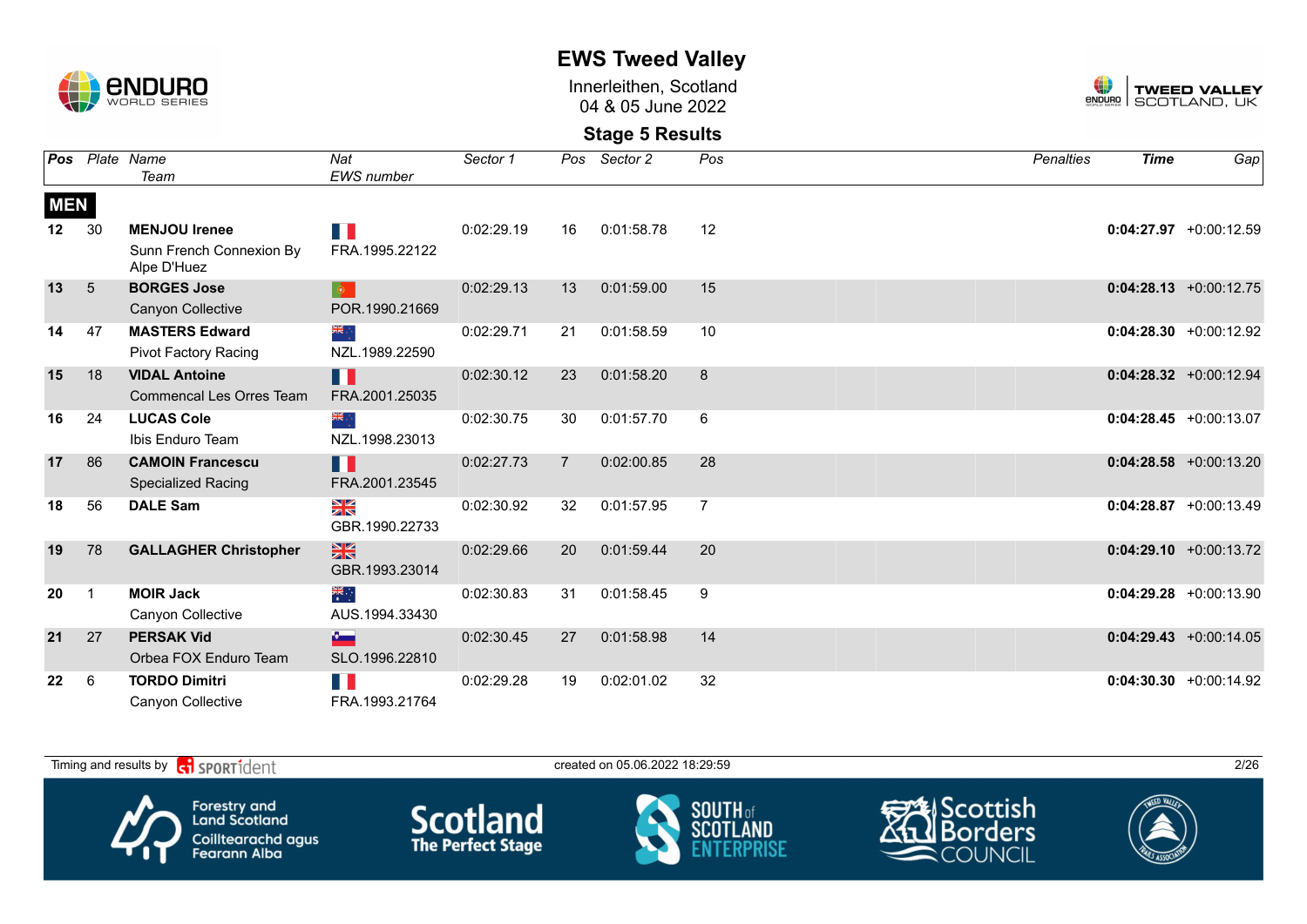

Innerleithen, Scotland 04 & 05 June 2022



|            |                | Pos Plate Name                  | Nat                   | Sector 1   | Pos | Sector 2   | Pos | <b>Penalties</b> | <b>Time</b> | Gap                       |
|------------|----------------|---------------------------------|-----------------------|------------|-----|------------|-----|------------------|-------------|---------------------------|
|            |                | Team                            | <b>EWS</b> number     |            |     |            |     |                  |             |                           |
| <b>MEN</b> |                |                                 |                       |            |     |            |     |                  |             |                           |
| 23         | 26             | <b>TEXTOR Christian</b>         |                       | 0:02:30.93 | 33  | 0:01:59.43 | 19  |                  |             | $0:04:30.36$ +0:00:14.98  |
|            |                | Team BULLS                      | GER.1990.22845        |            |     |            |     |                  |             |                           |
| 24         | 28             | <b>GAUVIN Remi</b>              | <b>EXPERIENCE</b>     | 0:02:29.22 | 17  | 0:02:01.71 | 41  |                  |             | $0:04:30.93 +0:00:15.55$  |
|            |                | Rocky Mountain Race Face        | CAN.1992.21624        |            |     |            |     |                  |             |                           |
| 25         | 31             | <b>VEZINA Mckay</b>             | M                     | 0:02:30.70 | 29  | 0:02:00.30 | 24  |                  |             | $0:04:31.00 + 0:00:15.62$ |
|            |                | <b>Giant Factory Off-Road</b>   | CAN.1995.21632        |            |     |            |     |                  |             |                           |
| 26         | 23             | <b>PIGEON Hugo</b>              | E.                    | 0:02:29.13 | 13  | 0:02:01.97 | 45  |                  |             | $0:04:31.10 + 0:00:15.72$ |
|            |                | Scott SR Suntour Enduro<br>Team | FRA.1996.23507        |            |     |            |     |                  |             |                           |
| 27         | 141            | <b>EBDON Jake</b>               | $\frac{N}{N}$         | 0:02:30.36 | 25  | 0:02:01.00 | 31  |                  |             | $0:04:31.36 + 0:00:15.98$ |
|            |                |                                 | GBR.2001.32703        |            |     |            |     |                  |             |                           |
| 28         | 105            | <b>MOORE Thomas</b>             | NK<br>ZK              | 0:02:30.58 | 28  | 0:02:00.89 | 29  |                  |             | $0:04:31.47 +0:00:16.09$  |
|            |                |                                 | GBR.1994.33293        |            |     |            |     |                  |             |                           |
| 29         | 55             | <b>GARAY TAMAYO lago</b>        |                       | 0:02:31.05 | 34  | 0:02:00.63 | 25  |                  |             | $0:04:31.68$ +0:00:16.30  |
|            |                | Santa Cruz X SRAM               | ESP.1991.21707        |            |     |            |     |                  |             |                           |
| 30         | 129            | <b>MENZIES Jack</b>             | $\blacktriangleright$ | 0:02:28.73 | 10  | 0:02:03.20 | 63  |                  |             | $0:04:31.93 + 0:00:16.55$ |
|            |                |                                 | CAN.2001.22519        |            |     |            |     |                  |             |                           |
| 31         | 16             | <b>MURRAY Charles</b>           | 米心                    | 0:02:28.90 | 12  | 0:02:03.10 | 61  |                  |             | $0:04:32.00 + 0:00:16.62$ |
|            |                | <b>Specialized Racing</b>       | NZL.1996.22752        |            |     |            |     |                  |             |                           |
| 32         | $\overline{7}$ | <b>JOHANSEN Zakarias</b>        | $\Rightarrow$         | 0:02:32.75 | 46  | 0:01:59.67 | 21  |                  |             | $0:04:32.42 +0:00:17.04$  |
|            |                | Ibis Enduro Team                | SWE.1992.21863        |            |     |            |     |                  |             |                           |
| 33         | 52             | <b>RUDEAU Alex</b>              | H.                    | 0:02:31.81 | 37  | 0:02:00.67 | 26  |                  |             | $0:04:32.48$ +0:00:17.10  |
|            |                | <b>Commencal Enduro Project</b> | FRA.1996.25071        |            |     |            |     |                  |             |                           |

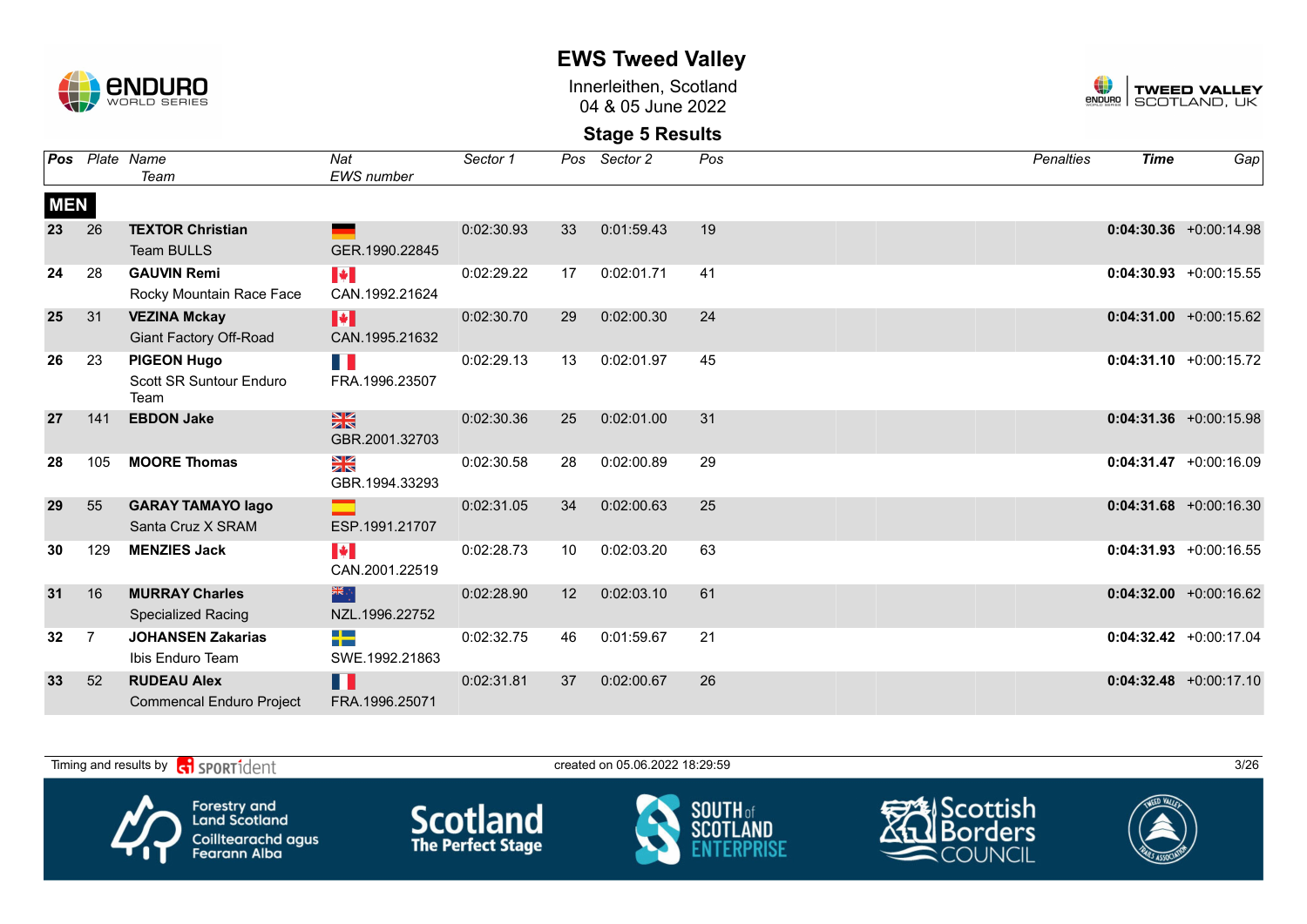

Innerleithen, Scotland 04 & 05 June 2022



| Pos        |     | Plate Name                      | Nat                     | Sector 1   |    | Pos Sector 2 | Pos | <b>Penalties</b> | <b>Time</b> | Gap                       |
|------------|-----|---------------------------------|-------------------------|------------|----|--------------|-----|------------------|-------------|---------------------------|
|            |     | Team                            | EWS number              |            |    |              |     |                  |             |                           |
| <b>MEN</b> |     |                                 |                         |            |    |              |     |                  |             |                           |
| 34         | 46  | <b>JEANDEL Louis</b>            | F.                      | 0:02:32.20 | 41 | 0:02:01.02   | 32  |                  |             | $0:04:33.22 +0:00:17.84$  |
|            |     | <b>Commencal Enduro Project</b> | FRA.1998.22140          |            |    |              |     |                  |             |                           |
| 35         | 57  | <b>SCOTT Mark</b>               | $\frac{N}{N}$           | 0:02:30.31 | 24 | 0:02:02.94   | 60  |                  |             | $0:04:33.25 +0:00:17.87$  |
|            |     | Santa Cruz X SRAM               | GBR.1993.21714          |            |    |              |     |                  |             |                           |
| 36         | 137 | <b>PHILOGENE Jonathan</b>       | $\geqslant$             | 0:02:31.13 | 35 | 0:02:02.22   | 53  |                  |             | $0:04:33.35 + 0:00:17.97$ |
|            |     |                                 | RSA.1997.50570          |            |    |              |     |                  |             |                           |
| 37         | 51  | <b>BLAIR Lachlan</b>            | $\frac{N}{N}$           | 0:02:31.80 | 36 | 0:02:01.67   | 40  |                  |             | $0:04:33.47 +0:00:18.09$  |
|            |     | <b>Orange Factory Racing</b>    | GBR.1995.21426          |            |    |              |     |                  |             |                           |
| 38         | 145 | <b>NOBLE Josh</b>               | $\frac{\sum x}{\sum x}$ | 0:02:34.30 | 58 | 0:01:59.18   | 18  |                  |             | $0:04:33.48 + 0:00:18.10$ |
|            |     |                                 | GBR.2001.25619          |            |    |              |     |                  |             |                           |
| 39         | 87  | <b>STORR Alex</b>               | $\frac{N}{N}$           | 0:02:32.15 | 40 | 0:02:01.42   | 37  |                  |             | $0:04:33.57 +0:00:18.19$  |
|            |     | <b>Forbidden Synthesis</b>      | GBR.2001.31009          |            |    |              |     |                  |             |                           |
| 40         | 45  | <b>LARBEYOU Guillaume</b>       | n p                     | 0:02:32.45 | 44 | 0:02:01.18   | 35  |                  |             | $0:04:33.63 + 0:00:18.25$ |
|            |     | <b>Commencal Enduro Project</b> | FRA.1994.25575          |            |    |              |     |                  |             |                           |
| 41         | 171 | <b>BOX Archie</b>               | $\frac{N}{N}$           | 0:02:29.79 | 22 | 0:02:04.09   | 67  |                  |             | $0:04:33.88$ +0:00:18.50  |
|            |     |                                 | GBR.1998.23201          |            |    |              |     |                  |             |                           |
| 42         | 68  | <b>WATSON Corey</b>             | ≫<br>X                  | 0:02:32.70 | 45 | 0:02:01.40   | 36  |                  |             | $0:04:34.10 + 0:00:18.72$ |
|            |     | Nukeproof SRAM Factory          | GBR.1999.35483          |            |    |              |     |                  |             |                           |
|            |     | Racing                          |                         |            |    |              |     |                  |             |                           |
| 43         | 75  | <b>ROPELATO Mitch</b>           | ▆                       | 0:02:32.22 | 42 | 0:02:02.05   | 47  |                  |             | $0:04:34.27 +0:00:18.89$  |
|            |     | Cannondale Enduro               | USA.1992.22734          |            |    |              |     |                  |             |                           |
| 44         | 66  | <b>KRASNY Carter</b>            | I÷.                     | 0:02:32.03 | 39 | 0:02:02.32   | 54  |                  |             | $0:04:34.35 + 0:00:18.97$ |
|            |     |                                 | CAN.1999.22027          |            |    |              |     |                  |             |                           |

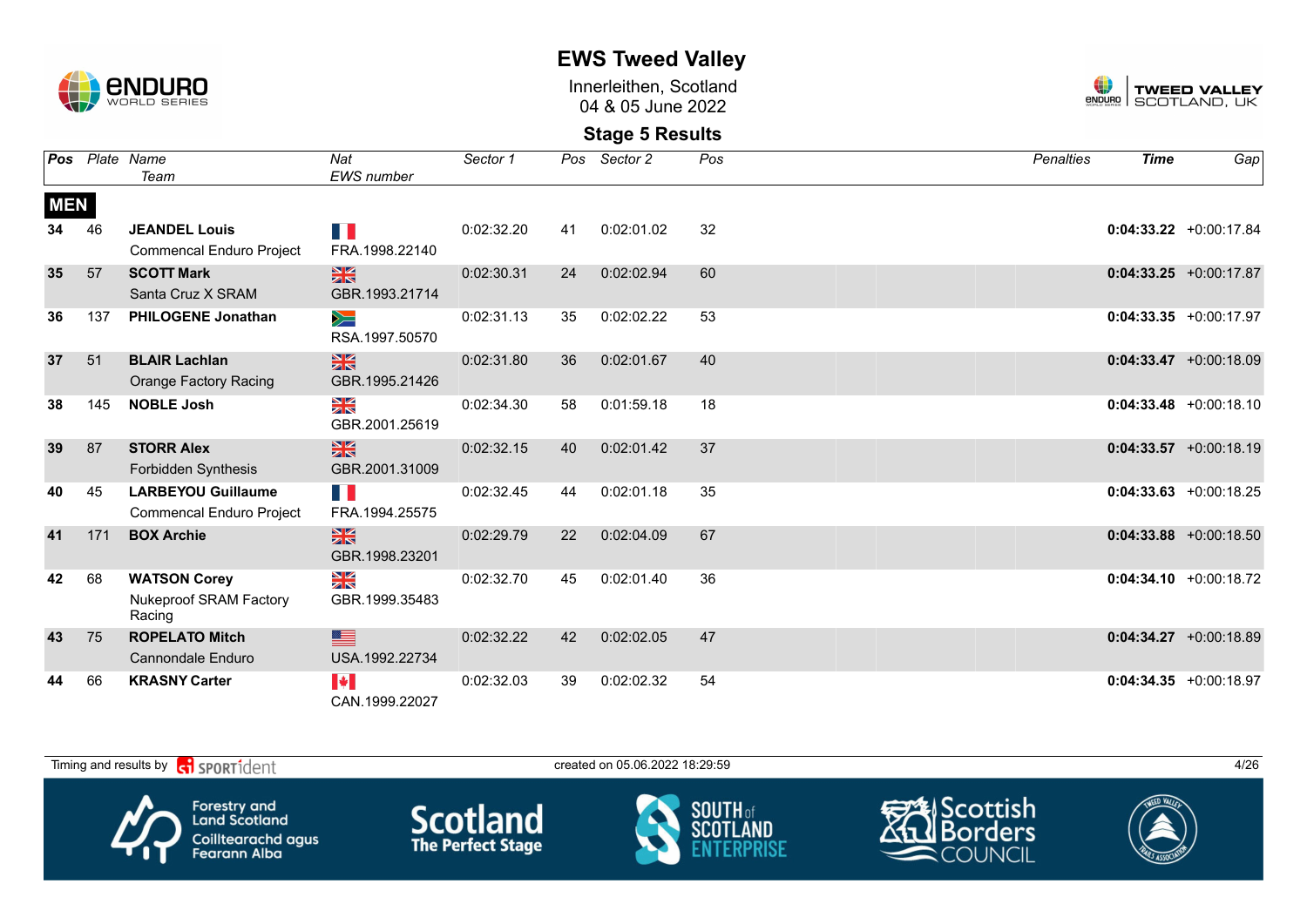

Innerleithen, Scotland 04 & 05 June 2022



| Pos        |     | Plate Name                                                   | Nat                             | Sector 1   | Pos | Sector 2   | Pos | <b>Penalties</b> | <b>Time</b> | Gap                       |
|------------|-----|--------------------------------------------------------------|---------------------------------|------------|-----|------------|-----|------------------|-------------|---------------------------|
|            |     | Team                                                         | <b>EWS</b> number               |            |     |            |     |                  |             |                           |
| <b>MEN</b> |     |                                                              |                                 |            |     |            |     |                  |             |                           |
| 44         | 60  | <b>BRAYTON Adam</b>                                          | $\frac{N}{N}$<br>GBR.1988.39900 | 0:02:34.40 | 59  | 0:01:59.95 | 23  |                  |             | $0:04:34.35 + 0:00:18.97$ |
| 46         | 62  | <b>STUTTARD Mathew</b><br>Polygon Factory Racing             | ≫<br>X<br>GBR.1993.21661        | 0:02:32.75 | 46  | 0:02:01.93 | 44  |                  |             | $0:04:34.68$ +0:00:19.30  |
| 47         | 53  | <b>FRANCK Gilles</b>                                         | H<br>BEL.2000.22291             | 0:02:33.00 | 48  | 0:02:02.17 | 51  |                  |             | $0:04:35.17 + 0:00:19.79$ |
| 48         | 138 | <b>MCBAIN Calum</b>                                          | NK<br>ZK<br>GBR.1998.33913      | 0:02:30.38 | 26  | 0:02:05.02 | 80  |                  |             | $0:04:35.40 + 0:00:20.02$ |
| 49         | 88  | <b>WARNET Manu</b>                                           | NED.2001.26267                  | 0:02:33.39 | 49  | 0:02:02.38 | 55  |                  |             | $0:04:35.77$ +0:00:20.39  |
| 50         | 29  | <b>SECONDI Nathan</b><br>Fulgur Factory Team<br>Valdinievole | E.<br>FRA.1999.22133            | 0:02:34.73 | 61  | 0:02:01.05 | 34  |                  |             | $0:04:35.78$ +0:00:20.40  |
| 51         | 67  | <b>CONNELL Joseph</b><br><b>Orange Factory Racing</b>        | $\frac{N}{N}$<br>GBR.1994.21745 | 0:02:33.80 | 50  | 0:02:02.11 | 50  |                  |             | $0:04:35.91 + 0:00:20.53$ |
| 52         | 32  | <b>STONE Brady</b><br>Polygon Factory Racing                 | ÷, ak<br>NZL.2000.23119         | 0:02:34.15 | 54  | 0:02:01.85 | 43  |                  |             | $0:04:36.00 + 0:00:20.62$ |
| 53         | 64  | <b>MASTERS Wyn</b><br><b>GT Factory Racing</b>               | 米心<br>NZL.1987.21663            | 0:02:34.10 | 53  | 0:02:01.97 | 45  |                  |             | $0:04:36.07$ +0:00:20.69  |
| 54         | 146 | <b>MORGAN Myles</b>                                          | <u> and</u><br>USA.2001.24399   | 0:02:34.53 | 60  | 0:02:01.74 | 42  |                  |             | $0:04:36.27$ +0:00:20.89  |
| 55         | 89  | <b>SEDLAK Max</b>                                            | ▆▆<br>USA.2000.22259            | 0:02:34.23 | 56  | 0:02:02.17 | 51  |                  |             | $0:04:36.40 + 0:00:21.02$ |

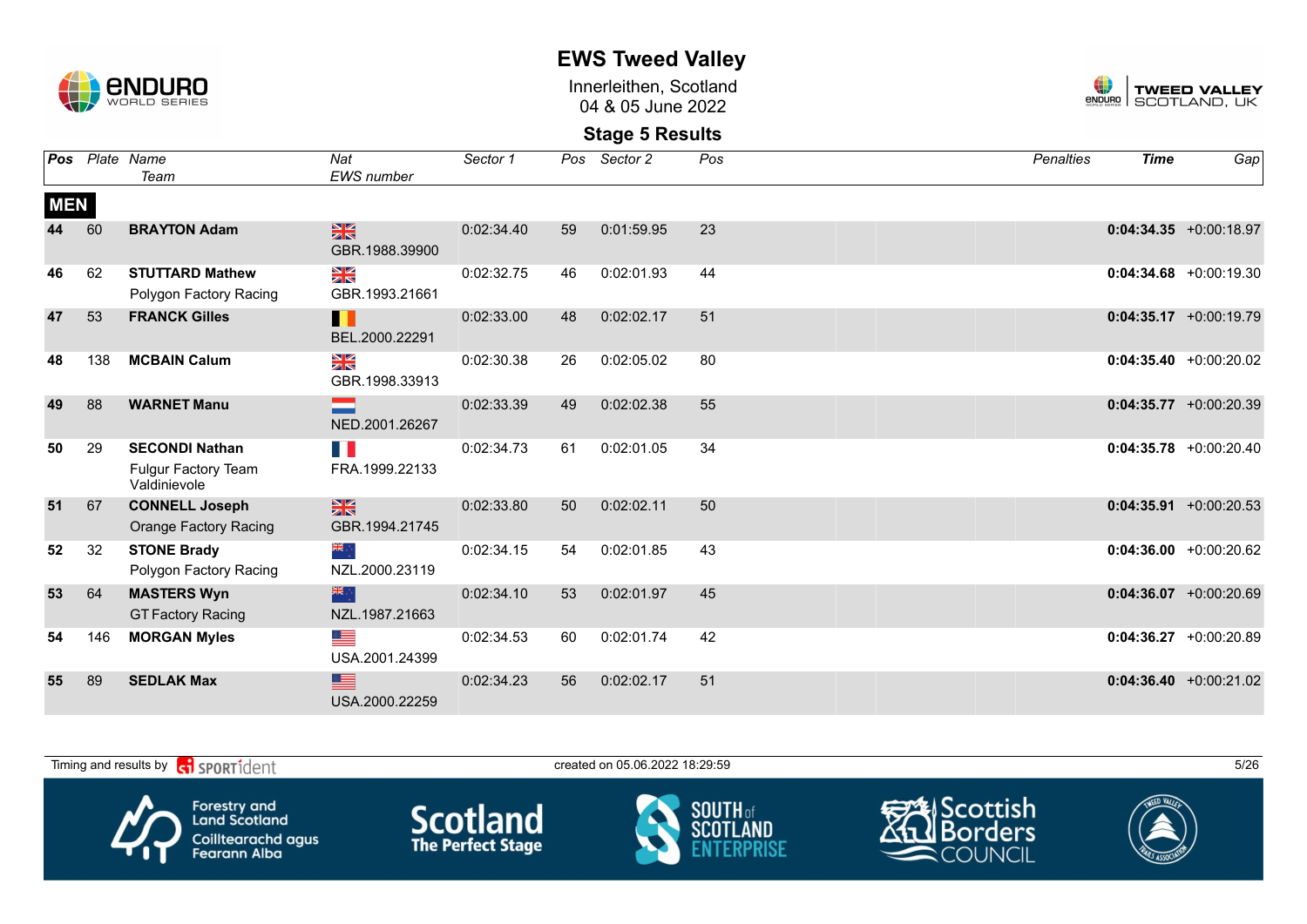

Innerleithen, Scotland 04 & 05 June 2022



#### **Stage 5 Results**

|            |     | <b>Pos</b> Plate Name<br>Team                               | Nat<br><b>EWS</b> number                | Sector 1   |    | Pos Sector 2                   | Pos         | Penalties            | <b>Time</b>  | Gap                       |
|------------|-----|-------------------------------------------------------------|-----------------------------------------|------------|----|--------------------------------|-------------|----------------------|--------------|---------------------------|
| <b>MEN</b> |     |                                                             |                                         |            |    |                                |             |                      |              |                           |
| 56         | 48  | <b>LUTHI Patrick</b>                                        | $\ddot{\phantom{1}}$<br>SUI.1992.22607  | 0:02:34.18 | 55 | 0:02:02.38                     | 55          |                      |              | $0:04:36.56 + 0:00:21.18$ |
| 57         | 97  | <b>DE VOCHT Bart</b>                                        | H<br>BEL.1992.23075                     | 0:02:35.91 | 67 | 0:02:00.90                     | 30          |                      |              | $0:04:36.81$ +0:00:21.43  |
| 58         | 10  | <b>WALKER Matthew</b><br>Pivot Factory Racing               | ्∶ क्रँ≼<br>NZL.1990.21846              | 0:02:35.35 | 64 | 0:02:01.58                     | 39          |                      |              | $0:04:36.93$ +0:00:21.55  |
| 59         | 63  | <b>DRACH Torben</b><br>RAAW // Levelnine Gravity            | GER.1998.22419                          | 0:02:33.89 | 51 | 0:02:03.55                     | 66          |                      |              | $0:04:37.44 +0:00:22.06$  |
| 60         | 58  | <b>WALL Evan</b><br>Devinci Global Racing                   | $\blacktriangleright$<br>CAN.1999.23531 | 0:02:36.03 | 70 | 0:02:01.55                     | 38          |                      |              | $0:04:37.58$ +0:00:22.20  |
| 61         | 65  | <b>KANGAS Oliwer</b>                                        | æ<br>SWE.1992.33903                     | 0:02:32.40 | 43 | 0:02:05.43                     | 85          |                      |              | $0:04:37.83 + 0:00:22.45$ |
| 62         | 106 | <b>LANGHORN Reece</b>                                       | ≥k<br>GBR.1988.23486                    | 0:02:31.89 | 38 | 0:02:06.18                     | 99          |                      |              | $0:04:38.07$ +0:00:22.69  |
| 63         | 135 | <b>PROCHYRA Jordan</b>                                      | 米<br>AUS.1994.21674                     | 0:02:36.07 | 71 | 0:02:02.07                     | 48          |                      |              | $0:04:38.14$ +0:00:22.76  |
| 64         | 94  | <b>BLAHA Vojtech</b>                                        | b.<br>CZE.1999.22684                    | 0:02:36.48 | 75 | 0:02:02.07                     | 48          |                      |              | $0:04:38.55$ +0:00:23.17  |
| 65         | 164 | <b>HAMMOND Chubbie</b>                                      | $\frac{N}{N}$<br>GBR.1996.37418         | 0:02:36.17 | 72 | 0:02:03.13                     | 62          |                      |              | $0:04:39.30 + 0:00:23.92$ |
| 66         | 123 | <b>HOLOWKO Alex</b>                                         | ≫≪<br>GBR.1990.21357                    | 0:02:35.00 | 62 | 0:02:04.35                     | 70          |                      |              | $0:04:39.35$ +0:00:23.97  |
| 67         | 71  | <b>MYSIK Milan</b>                                          | D.,<br>CZE.1993.22051                   | 0:02:36.54 | 76 | 0:02:03.33                     | 64          |                      |              | $0:04:39.87$ +0:00:24.49  |
|            |     | Timing and results by <b>container that the SPORT1</b> dent |                                         |            |    | created on 05.06.2022 18:29:59 |             |                      |              | 6/26                      |
|            |     | Λ<br><b>Forestry and</b>                                    |                                         |            |    |                                | $CAI TH of$ | <b>EXEL</b> Scottish | TWEED VALLEY |                           |



Land Scotland Coilltearachd agus<br>Fearann Alba







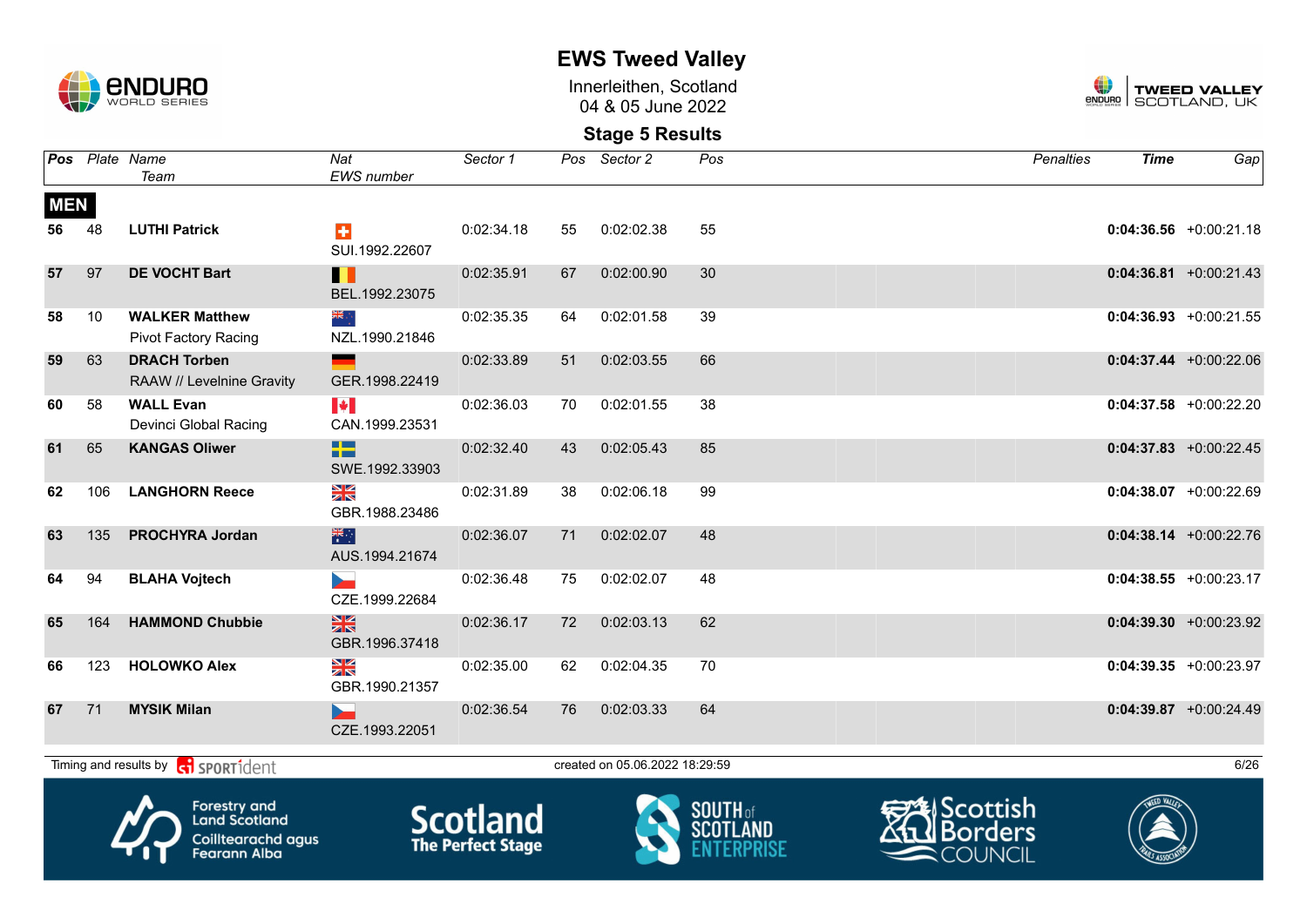

Innerleithen, Scotland 04 & 05 June 2022



#### **Stage 5 Results**

|            |     | Pos Plate Name<br>Team                                       | Nat<br>EWS number               | Sector 1            | Pos | Sector 2                       | Pos                 | Penalties           | <b>Time</b>  | Gap                       |
|------------|-----|--------------------------------------------------------------|---------------------------------|---------------------|-----|--------------------------------|---------------------|---------------------|--------------|---------------------------|
| <b>MEN</b> |     |                                                              |                                 |                     |     |                                |                     |                     |              |                           |
| 68         | 130 | <b>HARRIS Bradley</b><br>Theory Racing p/b ProBikeKit        | ्र क्रें≰<br>NZL.2001.27637     | 0:02:35.20          | 63  | 0:02:04.72                     | 78                  |                     |              | $0:04:39.92$ +0:00:24.54  |
| 69         | 19  | <b>VENDEMMIA Mirco</b><br><b>Cannondale Enduro</b>           | H<br>ITA.1998.21871             | 0:02:36.47          | 74  | 0:02:03.53                     | 65                  |                     |              | $0:04:40.00 + 0:00:24.62$ |
| 70         | 77  | <b>JONES Jono</b><br>Propain Factory Enduro                  | NK<br>ZK<br>GBR.1994.37370      | 0:02:34.08          | 52  | 0:02:06.08                     | 97                  |                     |              | $0:04:40.16$ +0:00:24.78  |
| 71         | 113 | <b>SHUCKSMITH Samuel</b>                                     | $\frac{N}{N}$<br>GBR.1990.23007 | 0:02:35.92          | 68  | 0:02:04.40                     | 71                  |                     |              | $0:04:40.32$ +0:00:24.94  |
| 72         | 120 | <b>FAGERBERG Philip</b>                                      | ╃═<br>SWE.1996.25802            | 0:02:37.91          | 87  | 0:02:02.64                     | 58                  |                     |              | $0:04:40.55 + 0:00:25.17$ |
| 73         | 143 | <b>HURLEY Joshua</b>                                         | $\frac{N}{N}$<br>GBR.1995.27543 | 0:02:34.27          | 57  | 0:02:06.38                     | 103                 |                     |              | $0:04:40.65$ +0:00:25.27  |
| 74         | 99  | <b>SMITH Joseph</b>                                          | N<br>X<br>GBR.1990.37383        | 0:02:35.55          | 65  | 0:02:05.48                     | 87                  |                     |              | $0:04:41.03$ +0:00:25.65  |
| 75         | 142 | <b>NEWELL Jake</b>                                           | 業務<br>AUS.1993.24612            | 0:02:35.97          | 69  | 0:02:05.35                     | 84                  |                     |              | $0:04:41.32 +0:00:25.94$  |
| 76         | 153 | <b>ADAMI Maxim</b>                                           | CZE.2001.22512                  | 0:02:37.27          | 78  | 0:02:04.20                     | 69                  |                     |              | $0:04:41.47$ +0:00:26.09  |
| 77         | 70  | <b>BURNS CONTRERAS Pedro</b><br><b>Trek Factory Racing</b>   | <u>x.</u><br>CHI.1997.21729     | 0:02:35.65          | 66  | 0:02:06.02                     | 96                  |                     |              | $0:04:41.67$ +0:00:26.29  |
| 78         | 154 | <b>DONALDSON Gary</b>                                        | H<br>IRL.1995.38688             | 0:02:37.37          | 81  | 0:02:04.75                     | 79                  |                     |              | $0:04:42.12$ +0:00:26.74  |
| 79         | 121 | <b>WOLFE Daniel</b><br>Polygon Factory Racing                | H<br>IRL.1988.22250             | 0:02:37.03          | 77  | 0:02:05.12                     | 81                  |                     |              | $0:04:42.15$ +0:00:26.77  |
|            |     | Timing and results by $\left[\frac{1}{2}\right]$ SPORT1 dent |                                 |                     |     | created on 05.06.2022 18:29:59 |                     |                     |              | 7/26                      |
|            |     | Λ<br><b>Forestry and</b>                                     |                                 | $\sim$ 1. $\sim$ 1. |     |                                | $S$ <b>NIITH</b> of | <b>EXELScottish</b> | TWEED VALLEY |                           |



**Land Scotland** Coilltearachd agus<br>Fearann Alba







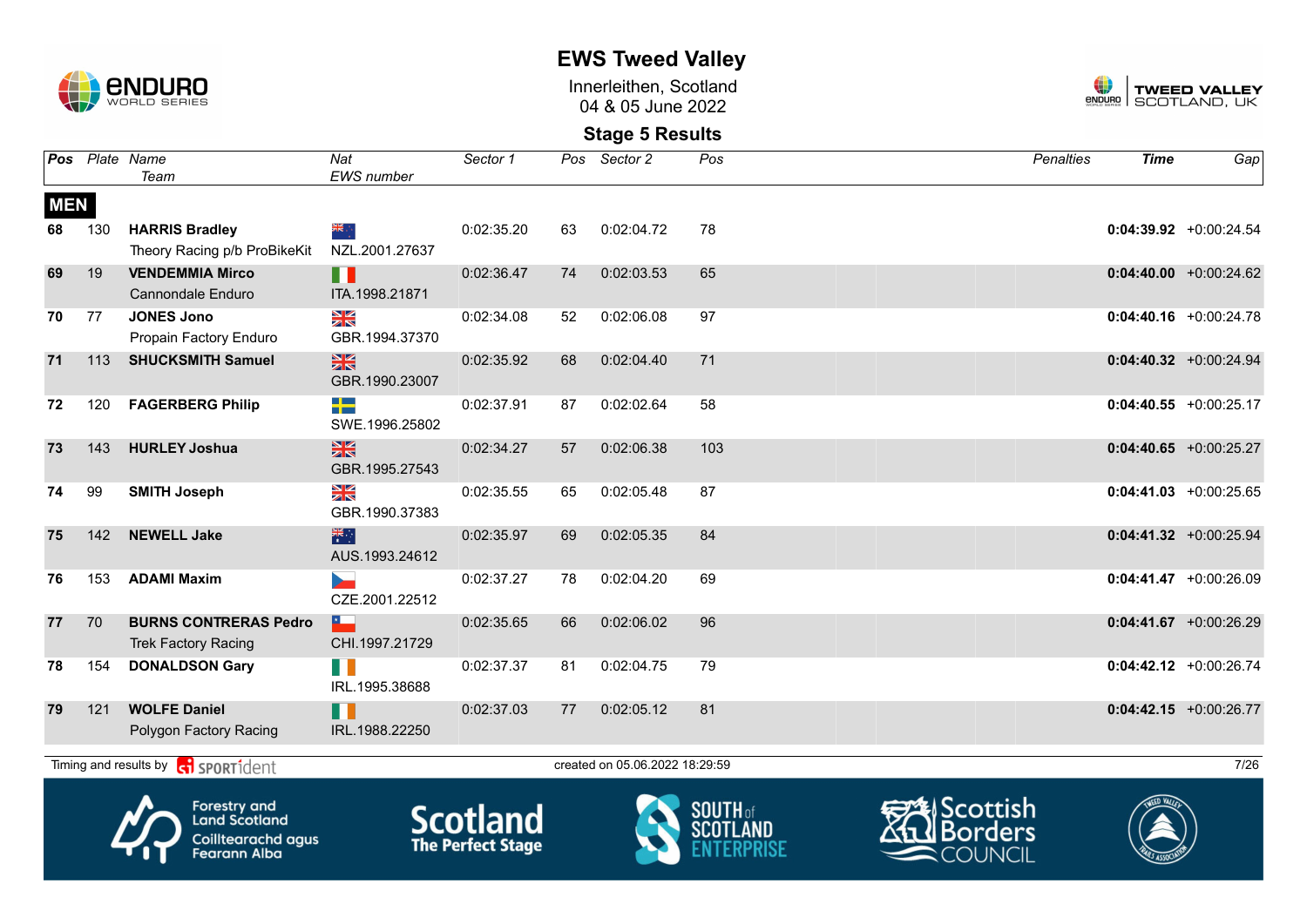

Innerleithen, Scotland 04 & 05 June 2022



|            |     | <b>Pos</b> Plate Name                                       | Nat                              | Sector 1   |     | Pos Sector 2 | Pos | <b>Penalties</b> | <b>Time</b> | Gap                       |
|------------|-----|-------------------------------------------------------------|----------------------------------|------------|-----|--------------|-----|------------------|-------------|---------------------------|
|            |     | Team                                                        | <b>EWS</b> number                |            |     |              |     |                  |             |                           |
| <b>MEN</b> |     |                                                             |                                  |            |     |              |     |                  |             |                           |
| 80         | 20  | <b>NICOLAI Florian</b>                                      |                                  | 0:02:37.49 | 85  | 0:02:04.71   | 76  |                  |             | $0:04:42.20$ +0:00:26.82  |
|            |     | <b>BH Enduro Racing Team</b>                                | FRA.1993.21749                   |            |     |              |     |                  |             |                           |
| 81         | 54  | <b>FRANCARDO Tommaso</b>                                    | H<br>ITA.1997.22813              | 0:02:37.97 | 88  | 0:02:04.40   | 71  |                  |             | $0:04:42.37 + 0:00:26.99$ |
| 82         | 112 | <b>OMDAL Oskar</b>                                          | ╬<br>NOR.2000.32277              | 0:02:37.37 | 81  | 0:02:05.13   | 82  |                  |             | $0:04:42.50$ +0:00:27.12  |
| 83         | 117 | <b>BROWN Chris</b>                                          | H<br>IRL.1995.33325              | 0:02:38.00 | 90  | 0:02:04.60   | 74  |                  |             | $0:04:42.60 + 0:00:27.22$ |
| 84         | 22  | <b>GALY Theo</b><br>Sunn French Connexion By<br>Alpe D'Huez | T.<br>FRA.1990.21691             | 0:02:38.83 | 98  | 0:02:04.15   | 68  |                  |             | $0:04:42.98$ +0:00:27.60  |
| 85         | 95  | <b>TOOKE Jacob</b>                                          | H<br>CAN.1999.22078              | 0:02:40.73 | 111 | 0:02:02.42   | 57  |                  |             | $0:04:43.15 + 0:00:27.77$ |
| 86         | 124 | <b>JENSEN Henrik</b>                                        | ≥k<br>GBR.1998.25933             | 0:02:37.28 | 79  | 0:02:05.95   | 94  |                  |             | $0:04:43.23 + 0:00:27.85$ |
| 87         | 118 | <b>SCOTT Riley</b>                                          | $\frac{N}{N}$<br>GBR.2000.38625  | 0:02:38.77 | 96  | 0:02:04.71   | 76  |                  |             | $0:04:43.48$ +0:00:28.10  |
| 88         | 151 | <b>LAMBERT Louis</b><br><b>Hotlines Nukeproof Racing</b>    | $\mathbb{R}^n$<br>FRA.1999.37231 | 0:02:38.13 | 92  | 0:02:05.47   | 86  |                  |             | $0:04:43.60 + 0:00:28.22$ |
| 88         | 101 | <b>TEJCHMAN Premek</b>                                      | CZE.1988.22389                   | 0:02:38.91 | 99  | 0:02:04.69   | 75  |                  |             | $0:04:43.60 + 0:00:28.22$ |
| 90         | 74  | <b>WILDHABER Gustav</b><br><b>Cube Action Team</b>          | ÷<br>SUI.1988.21848              | 0:02:37.46 | 83  | 0:02:06.19   | 100 |                  |             | $0:04:43.65 + 0:00:28.27$ |

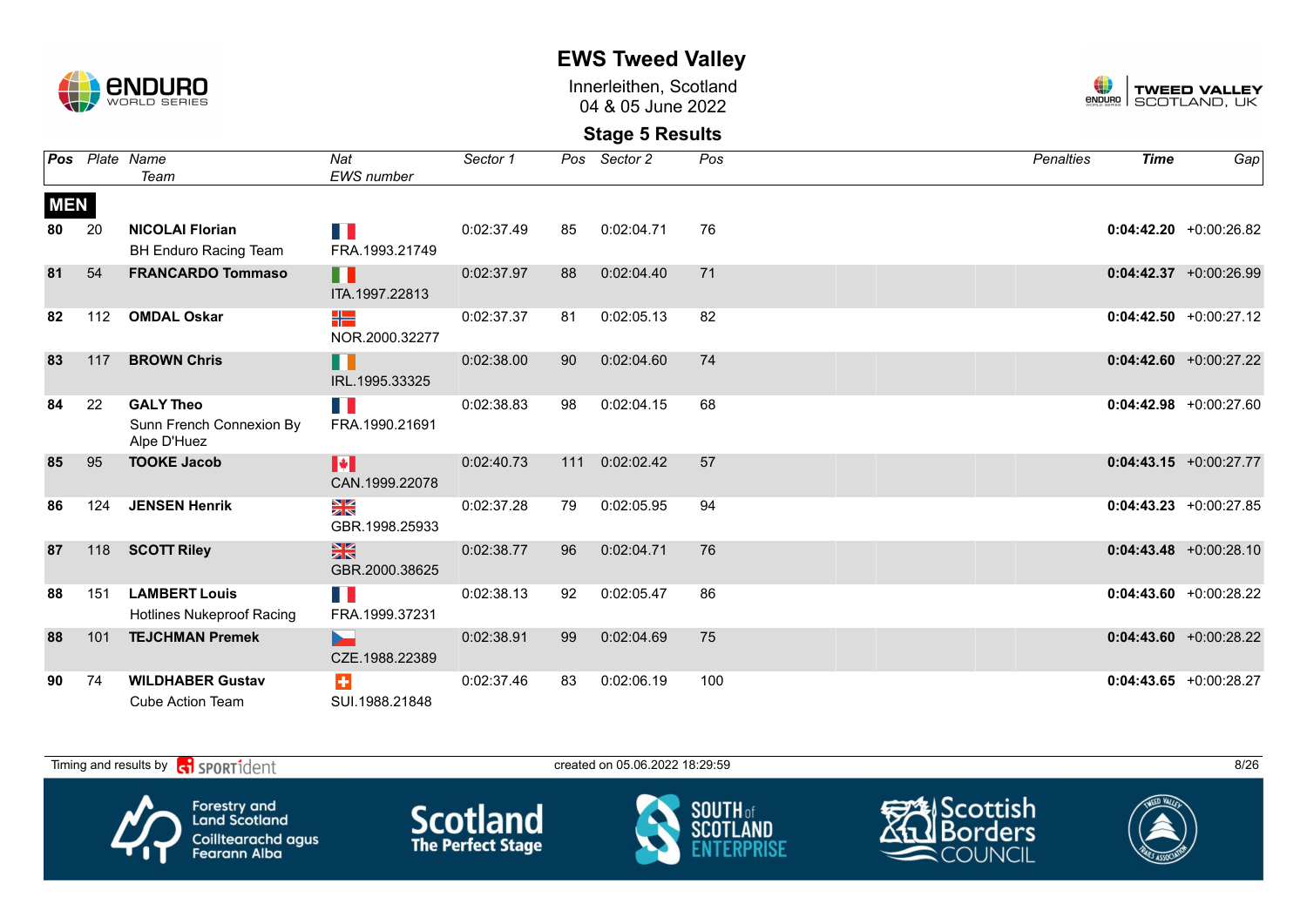

Innerleithen, Scotland 04 & 05 June 2022



**Stage 5 Results**

|            |    | <b>Pos</b> Plate Name<br>Team                    | Nat<br>EWS number                                                                                                                                                                                                                                               | Sector 1   |    | Pos Sector 2                   | Pos | Penalties | <b>Time</b> | Gap                       |
|------------|----|--------------------------------------------------|-----------------------------------------------------------------------------------------------------------------------------------------------------------------------------------------------------------------------------------------------------------------|------------|----|--------------------------------|-----|-----------|-------------|---------------------------|
| <b>MEN</b> |    |                                                  |                                                                                                                                                                                                                                                                 |            |    |                                |     |           |             |                           |
| 91 59      |    | <b>BUCHANAN Lewis</b>                            | $\frac{N}{Z}$ , where $\frac{N}{Z}$<br>GBR.1993.21608                                                                                                                                                                                                           | 0:02:37.48 |    | 84 0:02:06.27                  | 101 |           |             | $0:04:43.75$ +0:00:28.37  |
| 92         |    | 147 HEINIGER Nils                                | ang ∴<br>NZL.1999.25218                                                                                                                                                                                                                                         | 0:02:36.43 |    | 73  0:02:07.40                 | 116 |           |             | $0:04:43.83$ +0:00:28.45  |
| 93         |    | 159 RYAN Cameron                                 | <mark>게</mark> 사용한 것이다.<br>- Hotel State State State State State State State State State State State State State State State State<br>- March State State State State State State State State State State State State State State State State<br>AUS.1995.23609 | 0:02:37.98 | 89 | 0:02:05.92                     | 92  |           |             | $0:04:43.90 +0:00:28.52$  |
| 94         | 72 | <b>HEBERT Ambroise</b>                           | FRA.1993.21934                                                                                                                                                                                                                                                  | 0:02:37.28 | 79 | 0:02:06.65                     | 108 |           |             | $0:04:43.93 + 0:00:28.55$ |
| 95         | 90 | <b>HUTCHENS Chris</b>                            | $\frac{N}{N}$<br>GBR.1989.22999                                                                                                                                                                                                                                 | 0:02:38.74 | 95 | 0:02:05.73                     | 90  |           |             | $0:04:44.47$ +0:00:29.09  |
| 96         |    | 161 JAMES Myles                                  | NK<br>ZK<br>GBR.1995.35092                                                                                                                                                                                                                                      | 0:02:38.77 | 96 | 0:02:05.85                     | 91  |           |             | $0:04:44.62$ +0:00:29.24  |
| 97         |    | 170 HAMILTON Connor                              | <u>als de la compa</u><br>NZL.1996.24882                                                                                                                                                                                                                        | 0:02:38.10 |    | 91 0:02:06.55                  | 107 |           |             | $0:04:44.65$ +0:00:29.27  |
| 98         |    | 115 LUPATO Denny                                 | <b>The Common Service</b><br>ITA.1992.22852                                                                                                                                                                                                                     | 0:02:38.17 | 93 | 0:02:06.72                     | 110 |           |             | $0:04:44.89$ +0:00:29.51  |
| 99         |    | 109 OPPLIGER Timothee                            | Ы<br>SUI.1992.21701                                                                                                                                                                                                                                             | 0:02:40.55 |    | 107 0:02:04.45                 | 73  |           |             | $0:04:45.00$ +0:00:29.62  |
| 99         |    | 155 CAVAYE Andrew                                | ्<br>संदर्भ<br>AUS.1996.24678                                                                                                                                                                                                                                   | 0:02:37.72 |    | 86 0:02:07.28                  | 112 |           |             | $0:04:45.00 + 0:00:29.62$ |
| 101 96     |    | <b>CARROLL Gavin</b>                             | П<br>IRL.1993.35848                                                                                                                                                                                                                                             | 0:02:38.92 |    | 100 0:02:06.50                 | 106 |           |             | $0:04:45.42 +0:00:30.04$  |
|            |    | 102 169 GULLAND Morgan                           | $\frac{\text{N}}{\text{N}}$<br>GBR.1995.37228                                                                                                                                                                                                                   | 0:02:38.52 |    | 94 0:02:07.37                  | 114 |           |             | $0:04:45.89 + 0:00:30.51$ |
|            |    | Timing and results by contract of the SPORT1dent |                                                                                                                                                                                                                                                                 |            |    | created on 05.06.2022 18:29:59 |     |           |             | 9/26                      |



Forestry and<br>Land Scotland Coilltearachd agus<br>Fearann Alba







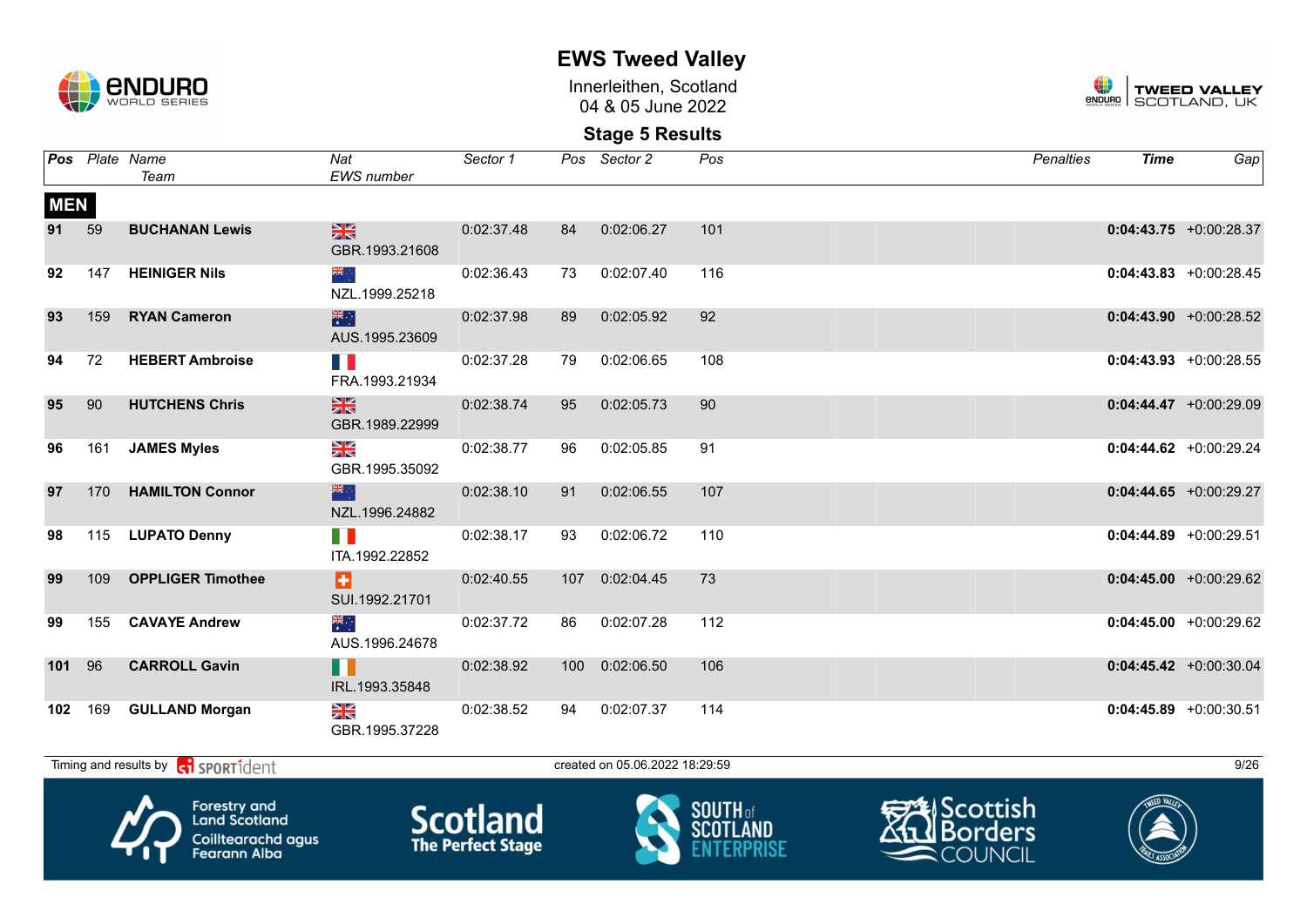

Innerleithen, Scotland 04 & 05 June 2022



|            |     | Pos Plate Name                                             | Nat                             | Sector 1   | Pos | Sector 2       | Pos | <b>Penalties</b> | <b>Time</b> | Gap                       |
|------------|-----|------------------------------------------------------------|---------------------------------|------------|-----|----------------|-----|------------------|-------------|---------------------------|
|            |     | Team                                                       | <b>EWS</b> number               |            |     |                |     |                  |             |                           |
| <b>MEN</b> |     |                                                            |                                 |            |     |                |     |                  |             |                           |
| 103        | 102 | <b>LANDMARK Ola Javold</b>                                 | HE<br>NOR.1999.25289            | 0:02:39.26 |     | 102 0:02:07.05 | 111 |                  |             | $0:04:46.31 + 0:00:30.93$ |
| 104        | 148 | <b>ENNIS Ross</b>                                          | H.<br>IRL.2001.25954            | 0:02:41.13 |     | 114 0:02:05.28 | 83  |                  |             | $0:04:46.41 + 0:00:31.03$ |
| 105        | 85  | <b>HALE Ant</b><br><b>Nukeproof SRAM Factory</b><br>Racing | $\frac{N}{N}$<br>GBR.1994.35957 | 0:02:40.53 |     | 106 0:02:05.93 | 93  |                  |             | $0:04:46.46$ +0:00:31.08  |
| 106        | 93  | <b>RYAN Fergus</b>                                         | NK<br>ZK<br>GBR.1993.22458      | 0:02:40.57 | 108 | 0:02:06.08     | 97  |                  |             | $0:04:46.65 + 0:00:31.27$ |
| 107        | 80  | <b>ESCUDIER Thomas</b>                                     | H<br>FRA.1991.21945             | 0:02:40.40 | 105 | 0:02:06.43     | 104 |                  |             | $0:04:46.83 + 0:00:31.45$ |
| 108        | 76  | <b>WILSON Thomas</b><br><b>Orange Factory Racing</b>       | ≫<br>R<br>GBR.2000.22553        | 0:02:41.42 | 115 | 0:02:05.55     | 88  |                  |             | $0:04:46.97 + 0:00:31.59$ |
| 109        | 134 | <b>WALCH Lucas</b>                                         | 米宁<br>NZL.1996.23524            | 0:02:40.70 | 110 | 0:02:06.45     | 105 |                  |             | $0:04:47.15 + 0:00:31.77$ |
| 110        | 83  | <b>RONZON Erwin</b>                                        | n e<br>ITA.1997.21868           | 0:02:41.02 | 113 | 0:02:06.65     | 108 |                  |             | $0:04:47.67$ +0:00:32.29  |
| 111        | 132 | <b>BERRY Matthew</b>                                       | 米心<br>NZL.2000.23138            | 0:02:39.17 | 101 | 0:02:08.76     | 120 |                  |             | $0:04:47.93 + 0:00:32.55$ |
| 112        | 79  | <b>IENZER Emeric</b><br>Scott SR Suntour Enduro<br>Team    | H.<br>FRA.1999.31862            | 0:02:41.97 | 116 | 0:02:05.98     | 95  |                  |             | $0:04:47.95 + 0:00:32.57$ |
| 113        | 263 | <b>ROSSI Saben</b>                                         | ▆<br>USA.1985.23371             | 0:02:40.37 | 104 | 0:02:07.88     | 117 |                  |             | $0:04:48.25 + 0:00:32.87$ |

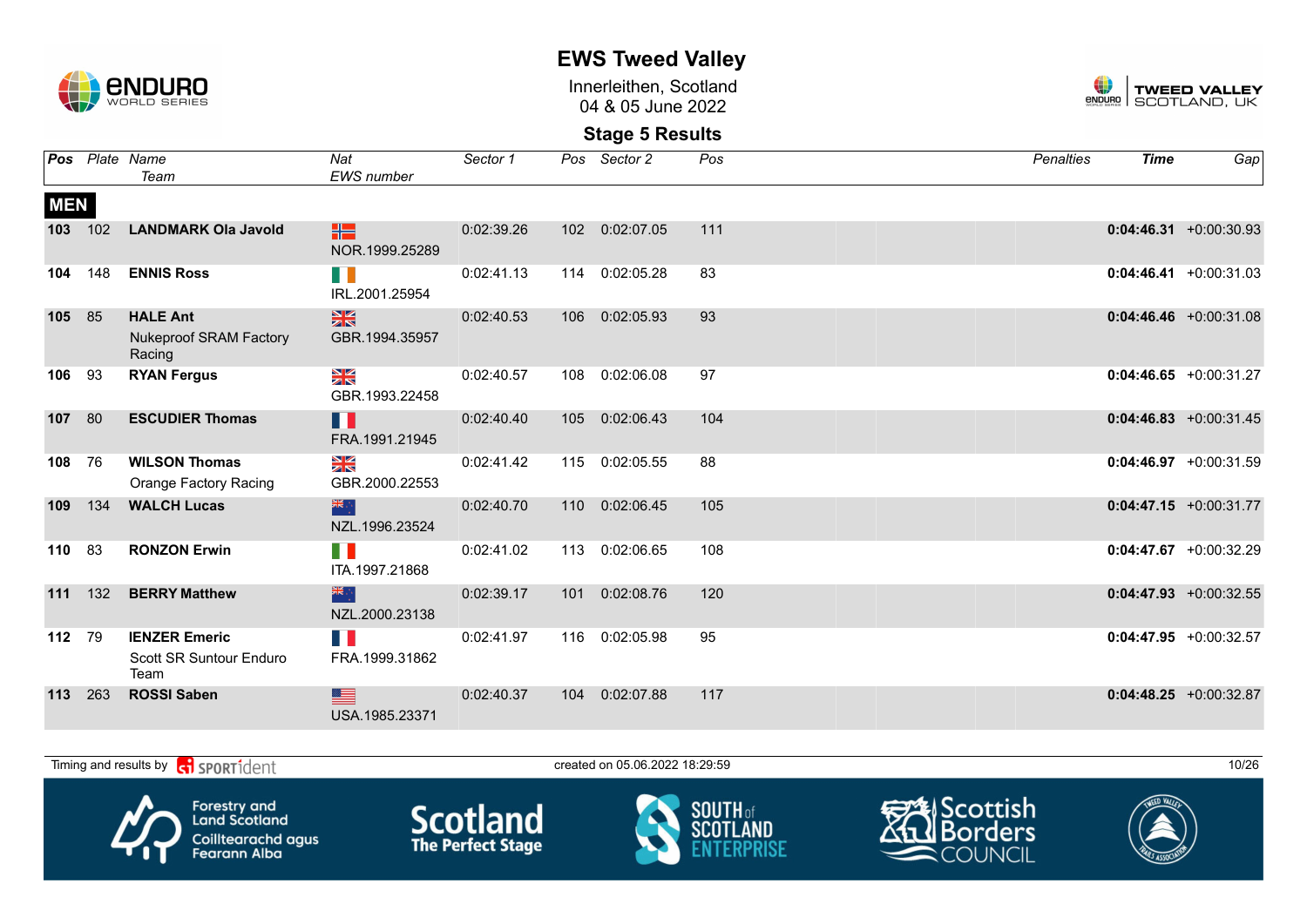

Innerleithen, Scotland 04 & 05 June 2022



|            |         | Pos Plate Name<br>Team                                                                   | Nat<br><b>EWS</b> number               | Sector 1                                    | Pos Sector 2                   | Pos             | Penalties                                                      | <b>Time</b> | Gap                       |
|------------|---------|------------------------------------------------------------------------------------------|----------------------------------------|---------------------------------------------|--------------------------------|-----------------|----------------------------------------------------------------|-------------|---------------------------|
| <b>MEN</b> |         |                                                                                          |                                        |                                             |                                |                 |                                                                |             |                           |
|            | 114 111 | <b>SCHWENK Robert</b>                                                                    | GER.1994.23041                         | 0:02:42.90                                  | 119 0:02:06.32                 | 102             |                                                                |             | $0:04:49.22 +0:00:33.84$  |
| 115        | 108     | <b>HARKER Jack</b>                                                                       | $\frac{N}{N}$<br>GBR.1998.33252        | 0:02:40.00                                  | 103 0:02:09.36                 | 123             |                                                                |             | $0:04:49.36$ +0:00:33.98  |
| 116        | 98      | <b>SWANBECK Daniel</b>                                                                   | $\rightarrow$<br>SWE.1990.32435        | 0:02:43.67                                  | 124 0:02:07.30                 | 113             |                                                                |             | $0:04:50.97$ +0:00:35.59  |
| 117 103    |         | <b>DERKUM Christian</b><br>RAAW // Levelnine Gravity                                     | GER.1991.23043                         | 0:02:41.01                                  | 112 0:02:09.97                 | 126             |                                                                |             | $0:04:50.98$ +0:00:35.60  |
| 118        | 158     | <b>MAGGS David</b>                                                                       | $\frac{1}{\sqrt{2}}$<br>AUS.1996.23408 | 0:02:43.75                                  | 125 0:02:07.38                 | 115             |                                                                |             | $0:04:51.13 + 0:00:35.75$ |
|            | 119 168 | <b>FABRE Enzo</b>                                                                        | H<br>FRA.2001.35441                    | 0:02:42.83                                  | 118 0:02:08.99                 | 122             |                                                                |             | $0:04:51.82 + 0:00:36.44$ |
| 120        | 110     | <b>MOYNIHAN Liam</b>                                                                     | $\frac{N}{N}$<br>GBR.1991.21835        | 0:02:43.13                                  | 122 0:02:08.74                 | 119             |                                                                |             | $0:04:51.87 + 0:00:36.49$ |
| 121        | 173     | <b>BROWNLIE Sam</b>                                                                      | 米<br>AUS.1992.25324                    | 0:02:43.08                                  | 121 0:02:08.83                 | 121             |                                                                |             | $0:04:51.91 + 0:00:36.53$ |
| 122        | 122     | <b>LOEFFLER Christian</b>                                                                | GER.1993.23169                         | 0:02:40.58                                  | 109 0:02:11.38                 | 131             |                                                                |             | $0:04:51.96$ +0:00:36.58  |
| 123        | 156     | <b>BRATSCHI Tim</b>                                                                      | H<br>SUI.1988.23005                    | 0:02:46.91                                  | 136 0:02:05.65                 | 89              |                                                                |             | $0:04:52.56 + 0:00:37.18$ |
| 124        | 133     | <b>KAHN David</b>                                                                        | ▆▆<br>USA.2000.23224                   | 0:02:43.05                                  | 120 0:02:09.75                 | 125             |                                                                |             | $0:04:52.80 + 0:00:37.42$ |
| 125        | 100     | <b>MIHALKOVITS Peter</b>                                                                 | ▄<br>AUT.1993.23608                    | 0:02:42.82                                  | 117 0:02:11.12                 | 129             |                                                                |             | $0:04:53.94 +0:00:38.56$  |
|            |         | Timing and results by <b>contains and the SPORT1</b> dent                                |                                        |                                             | created on 05.06.2022 18:29:59 |                 |                                                                |             | 11/26                     |
|            |         | <b>Forestry and</b><br><b>Land Scotland</b><br>Coilltearachd agus<br><b>Fearann Alba</b> |                                        | <b>Scotland</b><br><b>The Perfect Stage</b> |                                | <b>SOUTH</b> of | <b>AScottish</b><br><u>l</u> Borders<br>$\blacksquare$ COUNCIL |             |                           |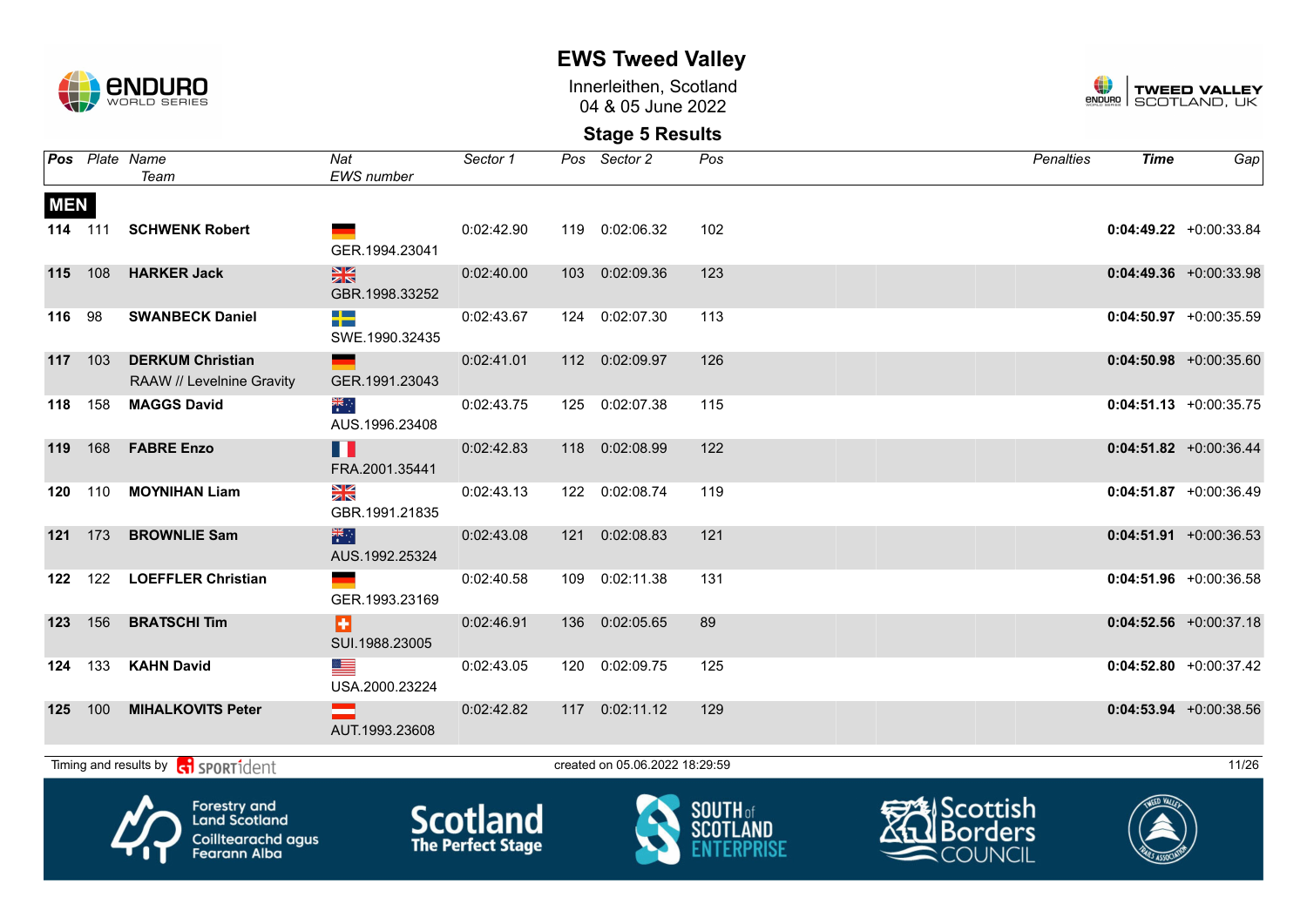

Innerleithen, Scotland 04 & 05 June 2022



|            |         | Pos Plate Name<br>Team                                                            | Nat<br>EWS number               | Sector 1                                    | Pos Sector 2                   | Pos             | Penalties                                                 | <b>Time</b> | Ga <sub>p</sub>           |
|------------|---------|-----------------------------------------------------------------------------------|---------------------------------|---------------------------------------------|--------------------------------|-----------------|-----------------------------------------------------------|-------------|---------------------------|
|            |         |                                                                                   |                                 |                                             |                                |                 |                                                           |             |                           |
| <b>MEN</b> |         |                                                                                   |                                 |                                             |                                |                 |                                                           |             |                           |
|            | 126 128 | <b>BAILLIF Florent</b>                                                            | $\div$<br>SUI.1998.32580        | 0:02:45.57                                  | 131 0:02:09.58                 | 124             |                                                           |             | $0:04:55.15$ +0:00:39.77  |
|            | 127 107 | <b>COULTHARD Aidan</b>                                                            | $\frac{N}{N}$<br>GBR.1996.33292 | 0:02:43.61                                  | 123 0:02:11.64                 | 133             |                                                           |             | $0:04:55.25 + 0:00:39.87$ |
| 128        | 157     | <b>OLSEN Eric</b>                                                                 | <u>est</u><br>USA.1999.25103    | 0:02:44.70                                  | 128 0:02:10.95                 | 127             |                                                           |             | $0:04:55.65$ +0:00:40.27  |
| 128        | 82      | <b>ARNAUD Quentin</b>                                                             | M<br>FRA.1994.22628             | 0:02:44.18                                  | 127 0:02:11.47                 | 132             |                                                           |             | $0:04:55.65 + 0:00:40.27$ |
| 130        | 116     | <b>VOTH Laurin</b><br>Propain Factory Enduro                                      | GER.2000.25451                  | 0:02:44.03                                  | 126 0:02:11.87                 | 135             |                                                           |             | $0:04:55.90 +0:00:40.52$  |
|            | 131 114 | <b>DEMUYLDER Jonas</b>                                                            | H<br>BEL.1997.25196             | 0:02:45.62                                  | 132 0:02:11.10                 | 128             |                                                           |             | $0:04:56.72 + 0:00:41.34$ |
| 132        | 163     | <b>RANGER Lewis</b>                                                               | ≫<br>X<br>GBR.1999.38588        | 0:02:49.12                                  | 138 0:02:07.98                 | 118             |                                                           |             | $0:04:57.10$ +0:00:41.72  |
| 133        | 174     | <b>WOLOSZYN Aidan</b>                                                             | $\equiv$<br>USA.2001.33100      | 0:02:44.98                                  | 130 0:02:12.52                 | 136             |                                                           |             | $0:04:57.50$ +0:00:42.12  |
| 134        | 104     | <b>DIEU Antonio</b>                                                               | T.<br>FRA.1989.26701            | 0:02:44.76                                  | 129 0:02:12.94                 | 138             |                                                           |             | $0:04:57.70$ +0:00:42.32  |
| 135        | 91      | <b>LUPATO Alex</b>                                                                | Ш<br>ITA.1989.22851             | 0:02:46.40                                  | 134 0:02:12.54                 | 137             |                                                           |             | $0:04:58.94 +0:00:43.56$  |
| 136        | 166     | <b>GONDOUIN Antoine</b>                                                           | FRA.1997.27800                  | 0:02:47.11                                  | 137 0:02:13.00                 | 139             |                                                           |             | $0:05:00.11 + 0:00:44.73$ |
| 137        | 165     | <b>VAN ROY Nicolas</b>                                                            | Ш<br>BEL.1994.35747             | 0:02:46.35                                  | 133 0:02:14.30                 | 142             |                                                           |             | $0:05:00.65$ +0:00:45.27  |
|            |         | Timing and results by contract SPORT1dent                                         |                                 |                                             | created on 05.06.2022 18:29:59 |                 |                                                           |             | 12/26                     |
|            |         |                                                                                   |                                 |                                             |                                |                 |                                                           |             |                           |
|            |         | Forestry and<br><b>Land Scotland</b><br>Coilltearachd agus<br><b>Fearann Alba</b> |                                 | <b>Scotland</b><br><b>The Perfect Stage</b> |                                | <b>SOUTH</b> of | <b>AScottish</b><br><b>Jul Borders</b><br><b>ACOUNCIL</b> |             |                           |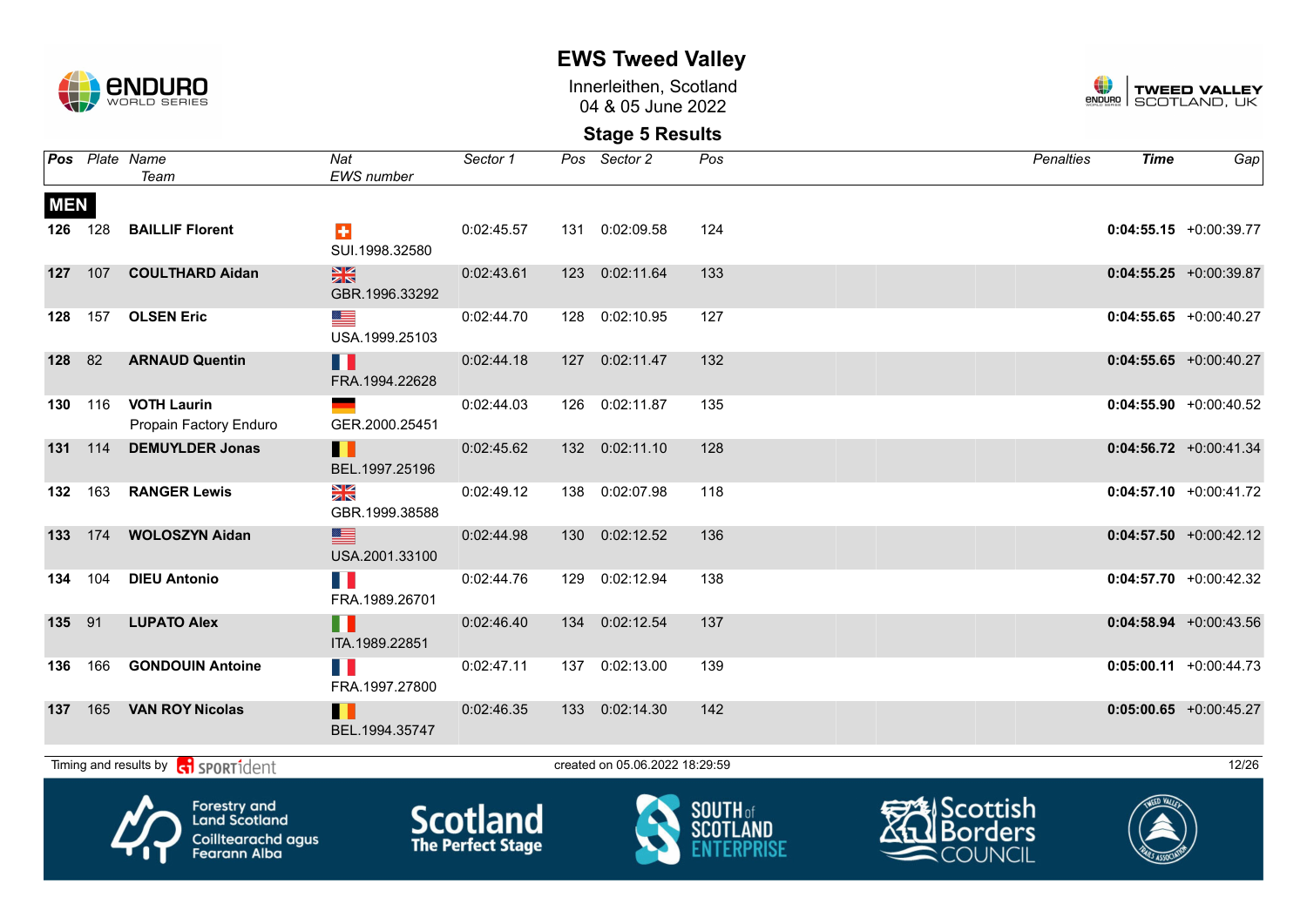

Innerleithen, Scotland 04 & 05 June 2022



|                   |     | Pos Plate Name<br>Team                                                                   | Nat<br><b>EWS</b> number          | Sector 1                                    |                | Pos Sector 2                   | Pos                             | <b>Penalties</b>                             | <b>Time</b> | Gap                       |
|-------------------|-----|------------------------------------------------------------------------------------------|-----------------------------------|---------------------------------------------|----------------|--------------------------------|---------------------------------|----------------------------------------------|-------------|---------------------------|
| <b>MEN</b><br>138 | 119 | <b>SHIRLEY James</b>                                                                     | NK<br>ZK                          | 0:02:46.50                                  |                | 135 0:02:14.22                 | 141                             |                                              |             | $0:05:00.72$ +0:00:45.34  |
|                   |     |                                                                                          | GBR.1989.22351                    |                                             |                |                                |                                 |                                              |             |                           |
| 139               | 126 | <b>BARICH Leopold</b><br><b>RDN Racing</b>                                               | GER.1998.22342                    | 0:02:51.13                                  |                | 141 0:02:11.12                 | 129                             |                                              |             | $0:05:02.25$ +0:00:46.87  |
| 140               | 144 | <b>JACKSON Ben</b>                                                                       | NK<br>Ak<br>GBR.2001.28609        | 0:02:52.83                                  | 143            | 0:02:11.77                     | 134                             |                                              |             | $0:05:04.60 + 0:00:49.22$ |
| 141               | 152 | <b>SACCON Matteo</b><br><b>Abetone FullOut Gravity</b>                                   | H<br>ITA.2000.21866               | 0:02:51.62                                  | 142            | 0:02:14.10                     | 140                             |                                              |             | $0:05:05.72$ +0:00:50.34  |
| 142               | 175 | <b>JONSSON Sharjah</b>                                                                   | $\geqslant$<br>RSA.1999.22749     | 0:02:49.30                                  | 140            | 0:02:16.57                     | 143                             |                                              |             | $0:05:05.87$ +0:00:50.49  |
| 143               | 162 | <b>IRWIN Ben</b>                                                                         | $\frac{N}{N}$<br>GBR.1994.37610   | 0:02:49.26                                  | 139            | 0:02:22.34                     | 145                             |                                              |             | $0:05:11.60 + 0:00:56.22$ |
| 144               | 49  | <b>GRANT Kelan</b><br>Nukeproof SRAM Factory<br>Racing                                   | IRL.1993.21773                    | 0:03:09.38                                  | 145            | 0:02:02.83                     | 59                              |                                              |             | $0:05:12.21 + 0:00:56.83$ |
| 145               | 167 | <b>CASAL VALLS Guillem</b>                                                               | <b>B</b><br>AND.1995.22127        | 0:03:01.05                                  | 144            | 0:02:17.28                     | 144                             |                                              |             | $0:05:18.33 + 0:01:02.95$ |
| <b>DSQ</b>        | 172 | <b>BARTON Oliver</b><br>MEN   Master 35+                                                 | XK<br>GBR.1990.33513              | 0:03:09.90                                  |                | 0:02:30.73                     |                                 |                                              |             |                           |
|                   | 286 | <b>AUSTERMUHLE lan</b>                                                                   | $\frac{28}{28}$<br>GBR.1980.21590 | 0:02:37.70                                  | $\overline{2}$ | 0:02:06.45                     | $\perp$                         |                                              | 0:04:44.15  |                           |
| $\mathbf{2}$      | 285 | <b>ROBINSON Sean</b>                                                                     | NK<br>Ak<br>GBR.1983.22012        | 0:02:37.13                                  | $\perp$        | 0:02:07.60                     | 2                               |                                              |             | $0:04:44.73$ +0:00:00.58  |
|                   |     | Timing and results by $\left  \xi_1 \right $ SPORT1 dent                                 |                                   |                                             |                | created on 05.06.2022 18:29:59 |                                 |                                              |             | 13/26                     |
|                   |     | <b>Forestry and</b><br><b>Land Scotland</b><br>Coilltearachd agus<br><b>Fearann Alba</b> |                                   | <b>Scotland</b><br><b>The Perfect Stage</b> |                |                                | <b>SOUTH</b> of<br><b>SCOTI</b> | Scottish<br><b>Borders</b><br><b>COUNCIL</b> |             |                           |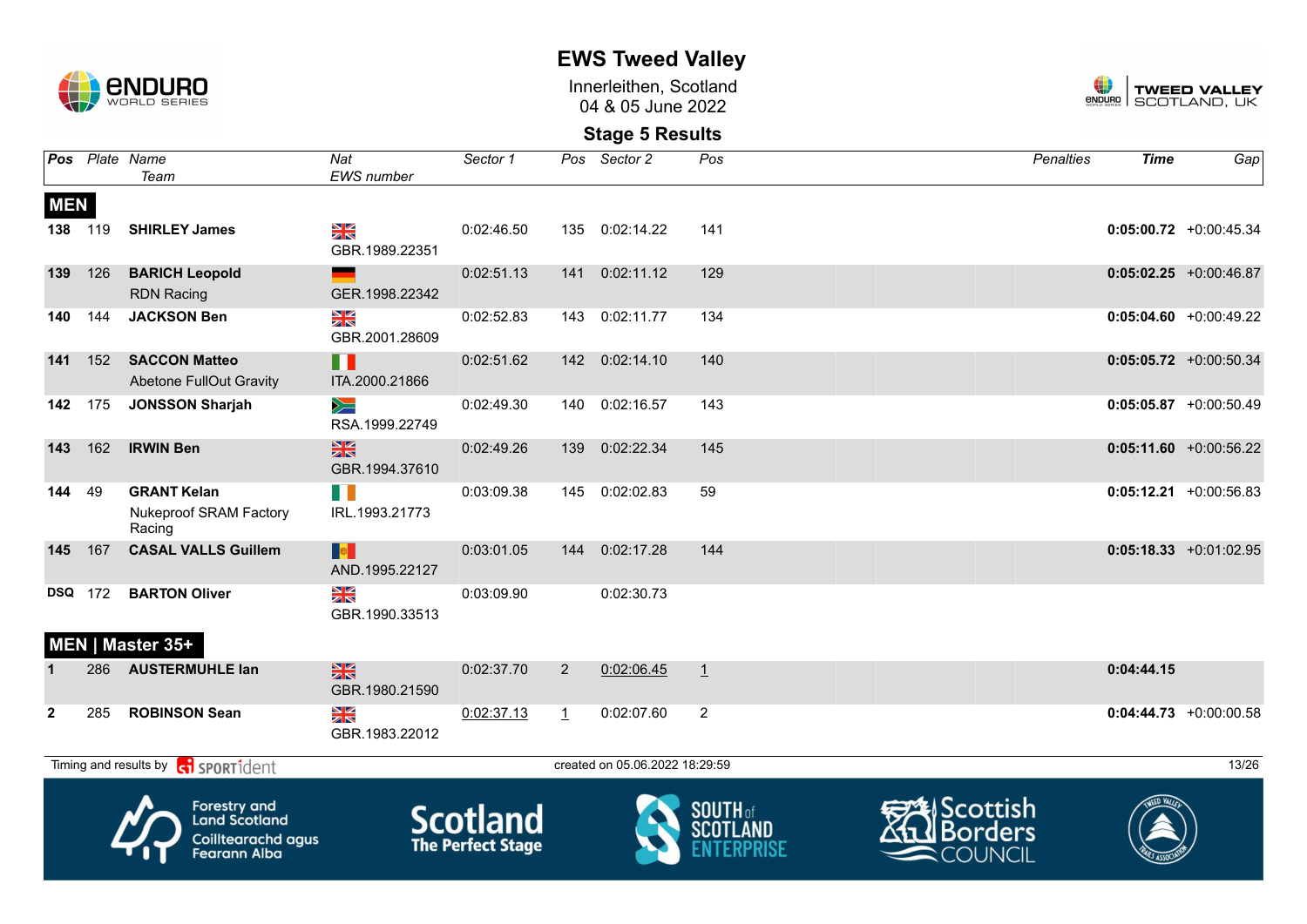

Innerleithen, Scotland 04 & 05 June 2022



### **Stage 5 Results**

|                 |     | Pos Plate Name<br>Team                             | Nat<br><b>EWS</b> number        | Sector 1   |                 | Pos Sector 2                   | Pos            | <b>Penalties</b> | <b>Time</b> | Gap                       |
|-----------------|-----|----------------------------------------------------|---------------------------------|------------|-----------------|--------------------------------|----------------|------------------|-------------|---------------------------|
|                 |     | <b>MEN   Master 35+</b>                            |                                 |            |                 |                                |                |                  |             |                           |
| 3               |     | 273 FORREST Gary                                   | $\frac{N}{N}$<br>GBR.1986.52315 | 0:02:41.80 | $\mathbf{3}$    | 0:02:09.81                     | 6              |                  |             | $0:04:51.61$ +0:00:07.46  |
| 4               | 287 | <b>FARRER Dan</b>                                  | NK<br>ZK<br>GBR.1982.25481      | 0:02:43.60 | 6               | 0:02:08.83                     | $\overline{4}$ |                  |             | $0:04:52.43 + 0:00:08.28$ |
| $5\phantom{.0}$ | 290 | <b>BROOKES Martyn</b>                              | $\frac{N}{N}$<br>GBR.1987.23008 | 0:02:43.93 | $\overline{7}$  | 0:02:08.53                     | 3              |                  |             | $0:04:52.46 + 0:00:08.31$ |
| 6               | 292 | <b>AMOUR Karim</b><br><b>BH Enduro Racing Team</b> | FRA.1975.21696                  | 0:02:44.45 | 8               | 0:02:08.86                     | 5              |                  |             | $0:04:53.31 + 0:00:09.16$ |
| $\overline{7}$  | 288 | <b>WEIDEMANN Mads</b>                              | æ<br>DEN.1982.33629             | 0:02:43.36 | $5\overline{)}$ | 0:02:11.64                     | 9              |                  |             | $0:04:55.00 + 0:00:10.85$ |
| 8               | 284 | <b>WRIGHT Mat</b>                                  | NK<br>AR<br>GBR.1980.35435      | 0:02:45.29 | 9               | 0:02:10.45                     | $\overline{7}$ |                  |             | $0:04:55.74$ +0:00:11.59  |
| 9               | 270 | <b>HUGHES James</b>                                | $\frac{N}{N}$<br>GBR.1979.25577 | 0:02:43.27 | $\overline{4}$  | 0:02:13.27                     | 10             |                  |             | $0:04:56.54$ +0:00:12.39  |
| 10              | 266 | <b>LAUDER Bradley</b>                              | ्र अह<br>NZL.1985.27531         | 0:02:46.54 | 10              | 0:02:10.50                     | 8              |                  |             | $0:04:57.04$ +0:00:12.89  |
| 11              | 274 | <b>JOHNSEN Espen</b>                               | æ<br>NOR.1980.22840             | 0:02:48.36 | 12              | 0:02:15.04                     | 12             |                  |             | $0:05:03.40 +0:00:19.25$  |
| 12              | 282 | <b>LITTLE Liam</b>                                 | N<br>X<br>GBR.1985.21621        | 0:02:50.58 | 13              | 0:02:14.97                     | 11             |                  |             | $0:05:05.55$ +0:00:21.40  |
| 13              | 264 | <b>LOCHHEAD Andrew</b>                             | $\frac{N}{N}$<br>GBR.1984.25456 | 0:02:47.12 | 11              | 0:02:20.30                     | 20             |                  |             | $0:05:07.42 +0:00:23.27$  |
| 14              | 300 | <b>CARREZ Cedric</b><br>Lapierre Zipp Collective   | n Ki<br>FRA.1978.23588          | 0:02:51.99 | 15              | 0:02:17.76                     | 14             |                  |             | $0:05:09.75$ +0:00:25.60  |
|                 |     | Timing and results by <b>contract</b> sport ident  |                                 |            |                 | created on 05.06.2022 18:29:59 |                |                  |             | 14/26                     |



Forestry and<br>Land Scotland Coilltearachd agus<br>Fearann Alba







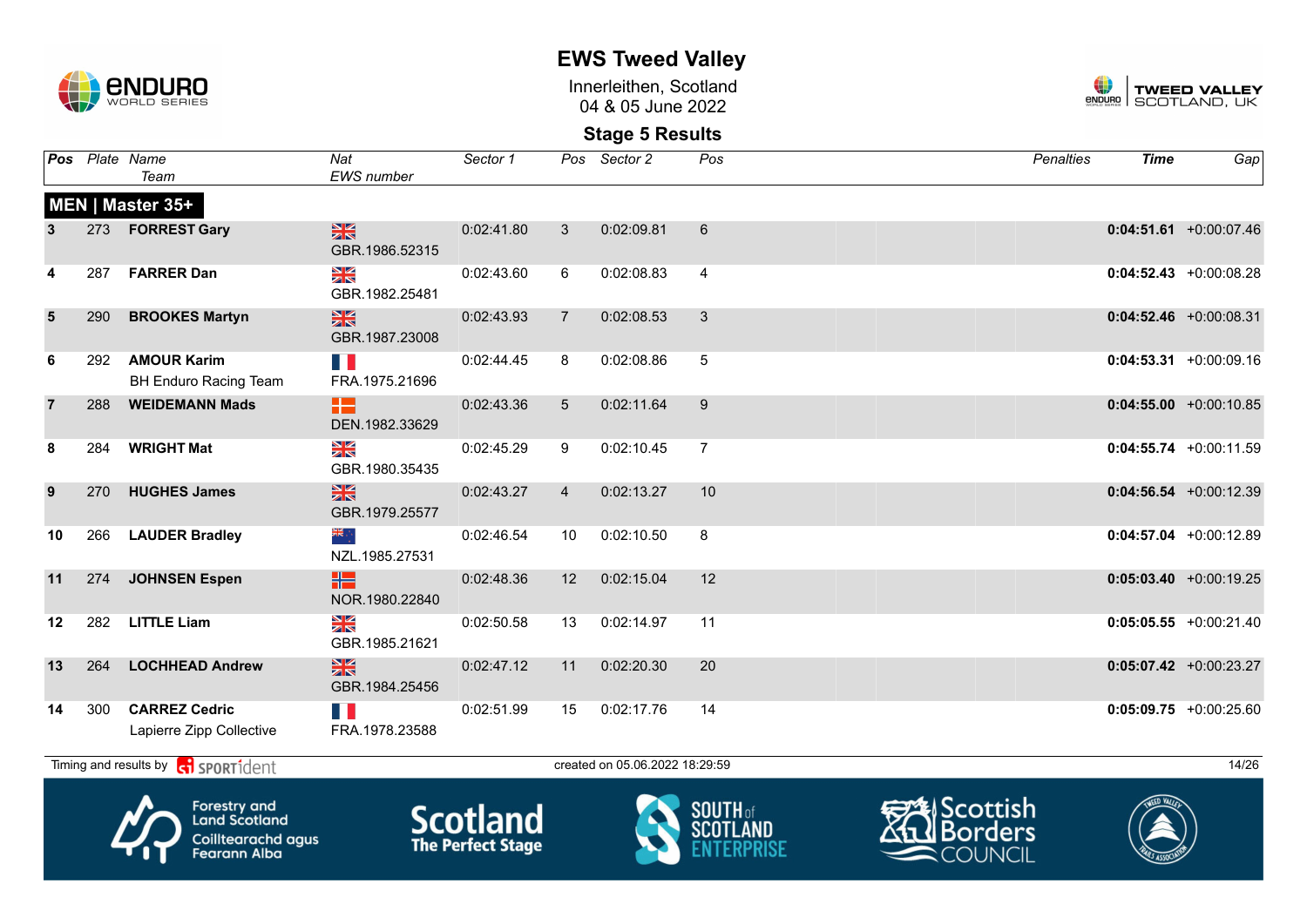

Innerleithen, Scotland 04 & 05 June 2022



|    |     | <b>Pos</b> Plate Name<br>Team                             | Nat<br><b>EWS</b> number         | Sector 1   |    | Pos Sector 2 | Pos | Penalties | <b>Time</b> | Gap                       |
|----|-----|-----------------------------------------------------------|----------------------------------|------------|----|--------------|-----|-----------|-------------|---------------------------|
|    |     | MEN   Master 35+                                          |                                  |            |    |              |     |           |             |                           |
| 15 |     | 289 SCOTT Darren                                          | $\frac{N}{N}$<br>GBR.1971.22334  | 0:02:52.48 | 16 | 0:02:17.77   | 15  |           |             | $0:05:10.25$ +0:00:26.10  |
| 16 | 265 | <b>STEWART Neil</b>                                       | NK<br>ZK<br>GBR.1984.36919       | 0:02:55.40 | 18 | 0:02:15.72   | 13  |           |             | $0:05:11.12 +0:00:26.97$  |
| 17 | 279 | <b>CALVEZ Mathieu</b><br><b>Hotlines Nukeproof Racing</b> | H<br>FRA.1986.22152              | 0:02:54.49 | 17 | 0:02:19.03   | 17  |           |             | $0:05:13.52 +0:00:29.37$  |
| 18 | 278 | <b>BERNARD Guillaume</b>                                  | M.<br>FRA.1983.22861             | 0:02:56.38 | 22 | 0:02:18.13   | 16  |           |             | $0:05:14.51 + 0:00:30.36$ |
| 19 | 269 | <b>JONES Sion</b>                                         | $\frac{N}{N}$<br>GBR.1976.23430  | 0:02:55.87 | 20 | 0:02:21.52   | 21  |           |             | $0:05:17.39 + 0:00:33.24$ |
| 20 | 281 | <b>CIZINSKY Milan</b>                                     | <b>Service</b><br>CZE.1974.22018 | 0:02:55.87 | 20 | 0:02:22.07   | 23  |           |             | $0:05:17.94 +0:00:33.79$  |
| 21 | 283 | <b>O BRIEN Glyn</b>                                       | <b>. .</b><br>IRL.1977.22983     | 0:02:55.73 | 19 | 0:02:23.00   | 26  |           |             | $0:05:18.73 + 0:00:34.58$ |
| 22 | 268 | <b>LAWWILL Joe</b>                                        | <u>as a</u><br>USA.1970.24749    | 0:02:56.50 | 23 | 0:02:22.95   | 25  |           |             | $0:05:19.45 + 0:00:35.30$ |
| 23 | 259 | <b>BERG FRIDTJOFSSON</b><br>Helgi                         | H2 .<br>ISL.1979.26131           | 0:02:56.98 | 24 | 0:02:22.82   | 24  |           |             | $0:05:19.80 + 0:00:35.65$ |
| 24 | 272 | <b>MORO Thomas</b>                                        | NK<br>ZK<br>GBR.1985.37891       | 0:02:51.65 | 14 | 0:02:28.72   | 32  |           |             | $0:05:20.37$ +0:00:36.22  |
| 25 | 267 | <b>BLACKMORE Chris</b>                                    | $\frac{N}{N}$<br>GBR.1975.35374  | 0:03:01.08 | 27 | 0:02:19.55   | 18  |           |             | $0:05:20.63$ +0:00:36.48  |

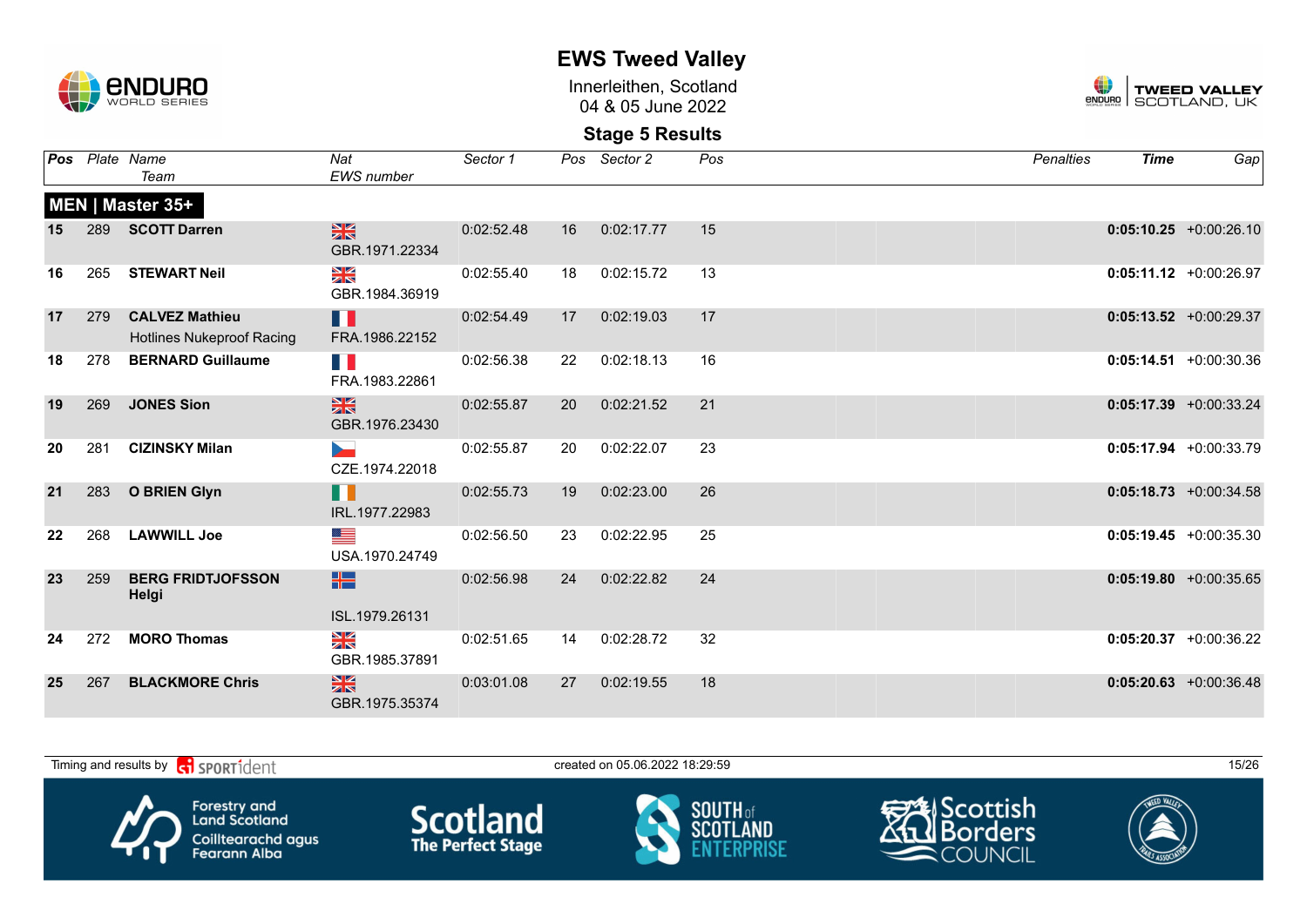

Innerleithen, Scotland 04 & 05 June 2022



|                 | <b>Pos</b> Plate Name   | Nat                                                   | Sector 1   |    | Pos Sector 2   | Pos | Penalties | Time | Gap                       |
|-----------------|-------------------------|-------------------------------------------------------|------------|----|----------------|-----|-----------|------|---------------------------|
|                 | Team                    | <b>EWS</b> number                                     |            |    |                |     |           |      |                           |
|                 | MEN   Master 35+        |                                                       |            |    |                |     |           |      |                           |
| 26              | 271 MCNEIL John         | $\frac{N}{N}$<br>GBR.1969.21394                       | 0:02:58.25 |    | 25  0:02:23.35 | -27 |           |      | $0:05:21.60 + 0:00:37.45$ |
| 27              | 260 EICHINGER Christoph | <u>and the state</u><br>GER.1980.39926                | 0:03:02.88 |    | 30  0:02:20.12 | 19  |           |      | $0:05:23.00 + 0:00:38.85$ |
| 28              | 261 ALCISTO Patrick     | <u>grad de la compa</u><br>USA.1981.38277             | 0:03:02.68 | 29 | 0:02:21.53     | 22  |           |      | $0:05:24.21 + 0:00:40.06$ |
| 29              | 262 NABLO Brooks        | <u>starting the second property</u><br>USA.1983.40195 | 0:03:01.45 |    | 28 0:02:24.43  | 28  |           |      | $0:05:25.88$ +0:00:41.73  |
| 30              | 280 WARD Joe            | H N<br>IRL.1971.22541                                 | 0:03:00.97 |    | 26 0:02:27.58  | 30  |           |      | $0:05:28.55 + 0:00:44.40$ |
| 31              | 275 PAJMA Martin        | <b>Service State</b><br>CZE.1977.22282                | 0:03:10.83 |    | 32  0:02:28.02 | 31  |           |      | $0:05:38.85 + 0:00:54.70$ |
| 32 <sub>2</sub> | 258 GRUBER Markus       | <u>and the state of the state</u><br>AUT.1984.22503   | 0:03:13.00 |    | 34 0:02:26.60  | 29  |           |      | $0:05:39.60 + 0:00:55.45$ |
| 33              | 276 KARB Ingo           | GER.1973.27505                                        | 0:03:09.21 |    | 31  0:02:37.02 | 35  |           |      | $0:05:46.23 +0:01:02.08$  |
| 34              | 256 HUGHES David        | HI N<br>IRL.1971.21814                                | 0:03:16.35 |    | 35 0:02:32.95  | 33  |           |      | $0:05:49.30 +0:01:05.15$  |
| 35 <sub>2</sub> | 277 DAUMAS Eric         | H<br>FRA.1968.22075                                   | 0:03:11.58 |    | 33 0:02:39.09  | 36  |           |      | $0:05:50.67$ +0:01:06.52  |
| 36              | 257 CALAM Jeff          | $\frac{N}{N}$<br>GBR.1978.22741                       | 0:03:16.78 |    | 36 0:02:36.27  | 34  |           |      | $0:05:53.05$ +0:01:08.90  |

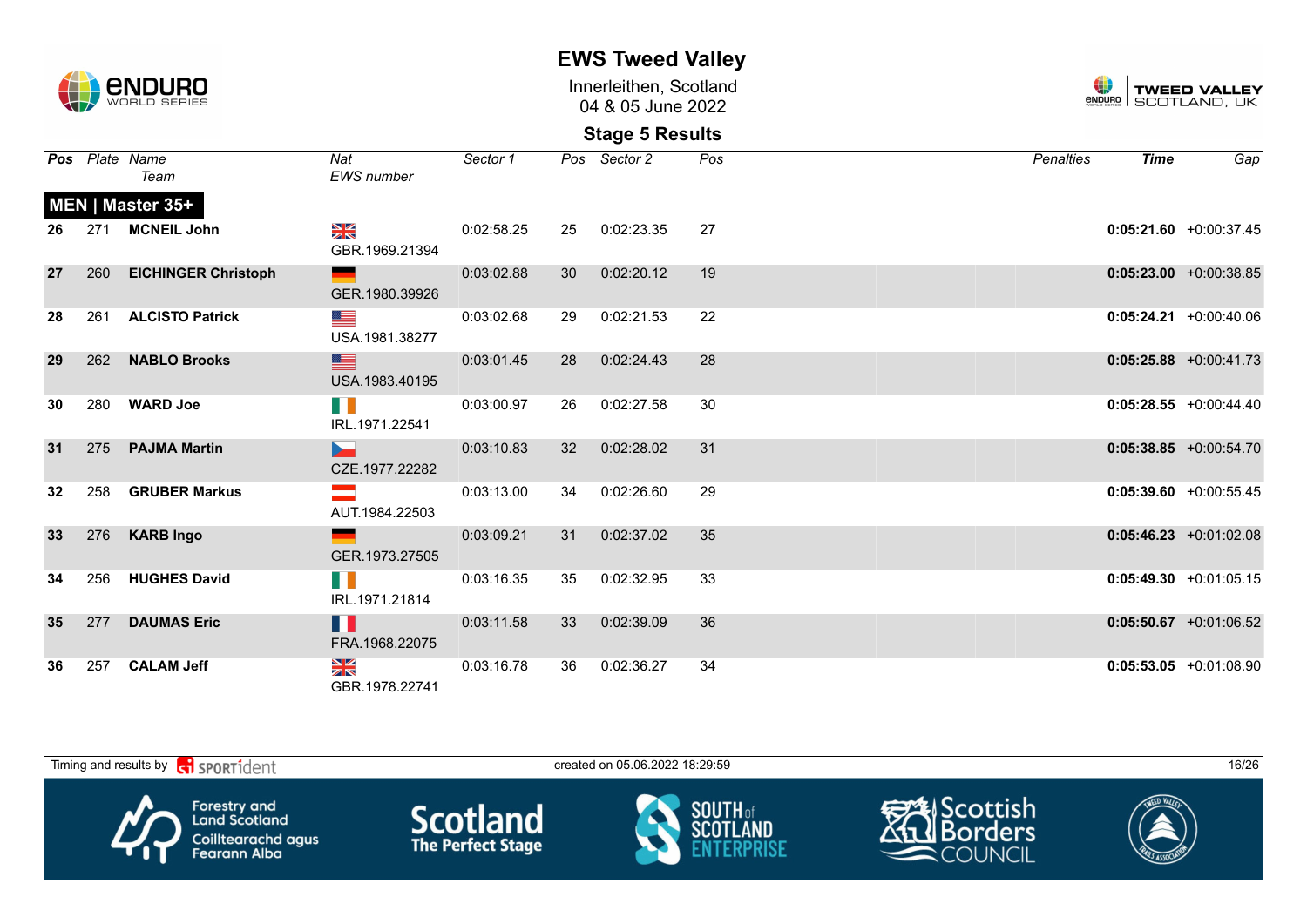

Innerleithen, Scotland 04 & 05 June 2022



### **Stage 5 Results**

|                |     | Pos Plate Name<br>Team                                | Nat<br>EWS number                       | Sector 1   |                 | Pos Sector 2                   | Pos            | Penalties | <b>Time</b> | Gap                       |
|----------------|-----|-------------------------------------------------------|-----------------------------------------|------------|-----------------|--------------------------------|----------------|-----------|-------------|---------------------------|
|                |     | MEN   Under 21                                        |                                         |            |                 |                                |                |           |             |                           |
|                | 255 | <b>MEIER-SMITH Luke</b><br>Propain Factory Enduro     | 米<br>AUS.2002.25147                     | 0:02:25.28 | $\perp$         | 0:01:55.89                     | $\perp$        |           | 0:04:21.17  |                           |
| $\overline{2}$ | 242 | <b>SHERLOCK Seth</b>                                  | $\blacktriangleright$<br>CAN.2002.40432 | 0:02:30.75 | $\overline{2}$  | 0:01:56.80                     | 2              |           |             | $0:04:27.55 + 0:00:06.38$ |
| $\mathbf{3}$   | 226 | <b>GILCHRIST Ryan</b>                                 | 米<br>AUS.2002.36859                     | 0:02:31.79 | 3               | 0:02:00.35                     | $\mathbf{3}$   |           |             | $0:04:32.14 +0:00:10.97$  |
| 4              | 252 | <b>PIERCY Jack</b><br><b>Commencal Les Orres Team</b> | N<br>X<br>GBR.2004.36927                | 0:02:33.27 | 5               | 0:02:00.60                     | $\overline{4}$ |           |             | $0:04:33.87$ +0:00:12.70  |
| 5              | 225 | <b>CREWTHER Matt</b>                                  | $\frac{N}{N}$<br>GBR.2002.31956         | 0:02:32.50 | $\overline{4}$  | 0:02:02.42                     | 6              |           |             | $0:04:34.92 +0:00:13.75$  |
| 6              | 216 | <b>JOHNSTON Guy</b>                                   | ्रह<br>NZL.2003.50550                   | 0:02:33.40 | 6               | 0:02:03.05                     | 8              |           |             | $0:04:36.45 + 0:00:15.28$ |
| $\overline{7}$ | 238 | <b>SCHEELE William</b>                                | 噐<br>NOR.2003.33415                     | 0:02:33.68 | $\overline{7}$  | 0:02:02.82                     | $\overline{7}$ |           |             | $0:04:36.50 + 0:00:15.33$ |
| 8              | 246 | <b>RANDELL Jayden</b>                                 | ≫<br>X<br>GBR.2003.27895                | 0:02:35.35 | 9               | 0:02:01.65                     | 5              |           |             | $0:04:37.00 + 0:00:15.83$ |
| 9              | 253 | <b>RYYNANEN Tarmo</b>                                 | H<br>FIN.2002.31950                     | 0:02:34.78 | 8               | 0:02:04.07                     | 10             |           |             | $0:04:38.85 + 0:00:17.68$ |
| 10             | 250 | <b>HANCOCK Emmett</b>                                 | <b>IV</b><br>CAN.2002.37051             | 0:02:38.28 | 16              | 0:02:03.18                     | 9              |           |             | $0:04:41.46 + 0:00:20.29$ |
| 11             | 235 | <b>HEINE Geraud</b>                                   | Ш<br>BEL.2004.25833                     | 0:02:36.68 | 12 <sup>2</sup> | 0:02:05.10                     | 14             |           |             | $0:04:41.78$ +0:00:20.61  |
| $12 \,$        | 227 | <b>ESCHLER Lasse</b>                                  | GER.2005.37539                          | 0:02:37.41 | 14              | 0:02:05.02                     | 13             |           |             | $0:04:42.43 + 0:00:21.26$ |
|                |     | Timing and results by <b>CO</b> SPORT1dent            |                                         |            |                 | created on 05.06.2022 18:29:59 |                |           |             | 17/26                     |



Forestry and<br>Land Scotland Coilltearachd agus<br>Fearann Alba







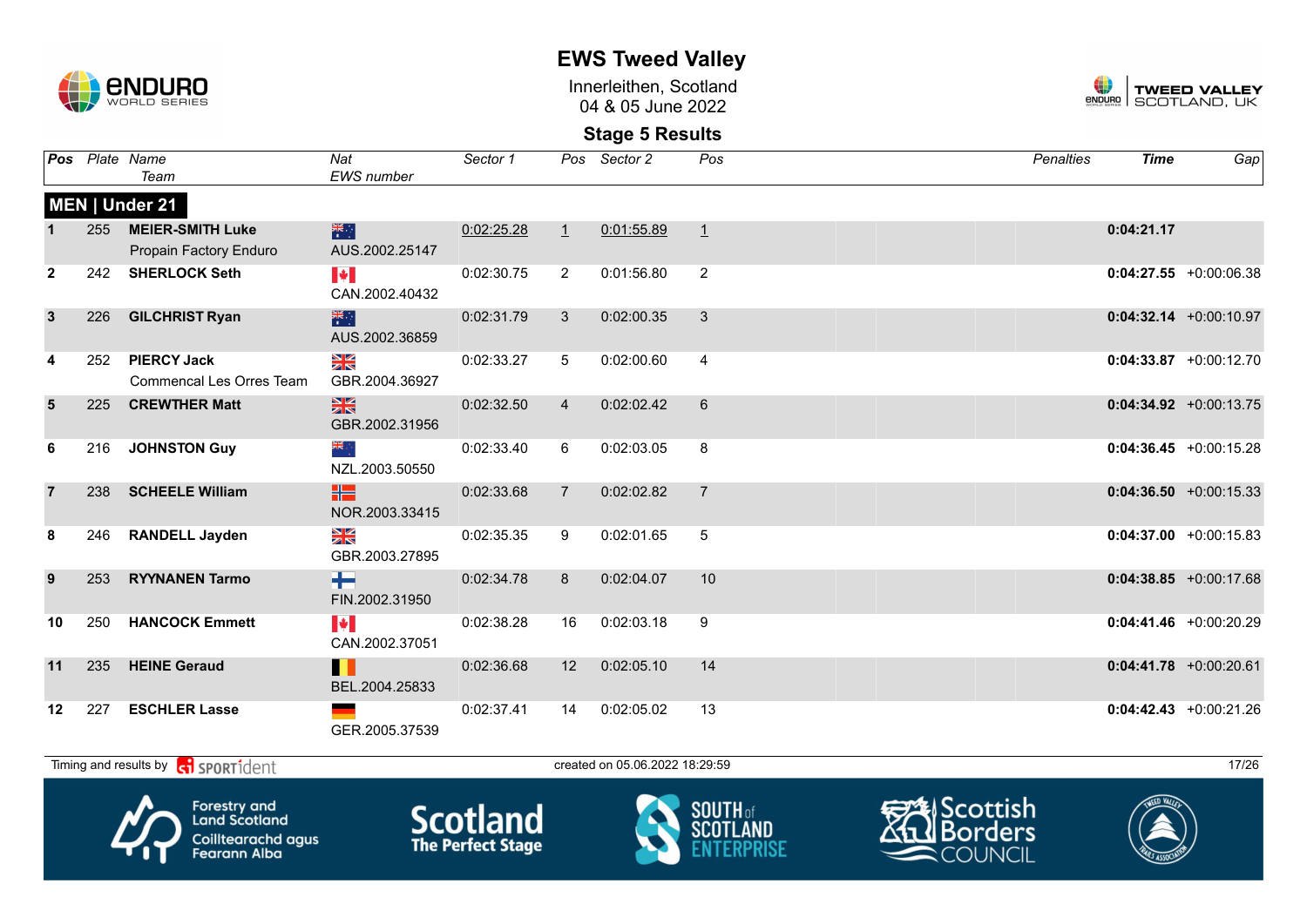

Innerleithen, Scotland 04 & 05 June 2022



### **Stage 5 Results**

|    |     | <b>Pos</b> Plate Name<br>Team                         | Nat<br><b>EWS</b> number                          | Sector 1   |                 | Pos Sector 2 | Pos | <b>Penalties</b> | <b>Time</b> | $Ga$ p                    |
|----|-----|-------------------------------------------------------|---------------------------------------------------|------------|-----------------|--------------|-----|------------------|-------------|---------------------------|
|    |     | MEN   Under 21                                        |                                                   |            |                 |              |     |                  |             |                           |
| 13 | 220 | <b>BROWN Lewis</b>                                    | <b>SK</b><br>GBR.2002.37821                       | 0:02:38.32 | 17              | 0:02:04.87   | 11  |                  |             | $0:04:43.19 + 0:00:22.02$ |
| 14 | 237 | <b>COPE Daniel</b>                                    | $\frac{\mathbf{N}}{\mathbf{N}}$<br>GBR.2003.36534 | 0:02:37.38 | 13              | 0:02:06.37   | 23  |                  |             | $0:04:43.75 +0:00:22.58$  |
| 15 | 215 | <b>WAYMAN Alex</b>                                    | 米之<br>NZL.2004.35117                              | 0:02:38.72 | 18              | 0:02:05.11   | 15  |                  |             | $0:04:43.83 + 0:00:22.66$ |
| 16 | 219 | <b>FAIRBROTHER Matthew</b>                            | ⊹, <mark>≫</mark><br>NZL.2004.35439               | 0:02:35.88 | 11              | 0:02:07.97   | 28  |                  |             | $0:04:43.85 + 0:00:22.68$ |
| 17 | 241 | <b>BRODIE William</b>                                 | $\frac{N}{N}$<br>GBR.2004.37689                   | 0:02:37.45 | 15              | 0:02:06.52   | 24  |                  |             | $0:04:43.97$ +0:00:22.80  |
| 18 | 248 | <b>HELLY Johnathan</b>                                | $\blacktriangleright$<br>CAN.2003.27147           | 0:02:39.17 | 22              | 0:02:05.01   | 12  |                  |             | $0:04:44.18$ +0:00:23.01  |
| 19 | 233 | <b>PEREZ Enzo</b><br><b>Tribe Pyrenees Gravity</b>    | Ш<br>FRA.2004.38362                               | 0:02:39.16 | 21              | 0:02:05.11   | 15  |                  |             | $0:04:44.27 +0:00:23.10$  |
| 20 | 236 | <b>FOURCADE Luca</b><br><b>Tribe Pyrenees Gravity</b> | n Ki<br>FRA.2003.35944                            | 0:02:39.13 | 20              | 0:02:05.52   | 19  |                  |             | $0:04:44.65 + 0:00:23.48$ |
| 21 | 243 | <b>REIS Nuno</b>                                      | $\langle \bullet \rangle$<br>POR.2003.36760       | 0:02:35.84 | 10 <sup>°</sup> | 0:02:08.83   | 30  |                  |             | $0:04:44.67$ +0:00:23.50  |
| 22 | 222 | <b>WHITE Ronan</b>                                    | N<br>ZK<br>GBR.2002.36972                         | 0:02:39.73 | 23              | 0:02:05.17   | 17  |                  |             | $0:04:44.90 + 0:00:23.73$ |
| 23 | 210 | <b>JONSON Noa</b>                                     | <u>s a s</u><br><b>THE R</b><br>SWE.2003.37674    | 0:02:40.66 | 26              | 0:02:05.57   | 21  |                  |             | $0:04:46.23 + 0:00:25.06$ |
| 24 | 217 | <b>HUTMAN Omer</b>                                    | $\frac{1}{\sqrt{2}}$<br>ISR.2004.40015            | 0:02:40.93 | 27              | 0:02:05.47   | 18  |                  |             | $0:04:46.40 + 0:00:25.23$ |

Timing and results by contract of the SPORT10 created on 05.06.2022 18:29:59 18/26

Forestry and<br>Land Scotland Coilltearachd agus<br>Fearann Alba **Scotland** 





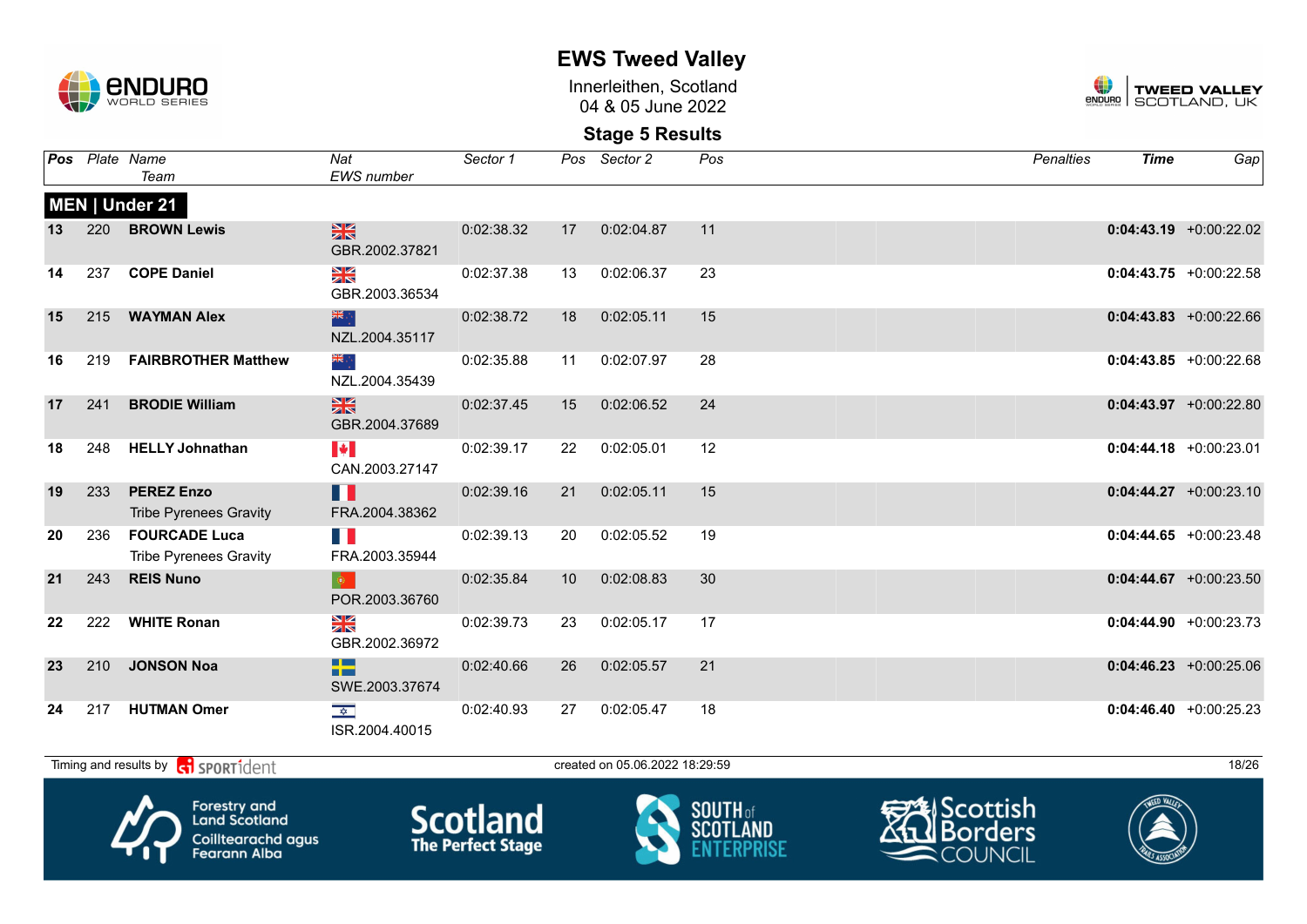

Innerleithen, Scotland 04 & 05 June 2022



### **Stage 5 Results**

| Pos |     | Plate Name<br>Team                                          | Nat<br>EWS number                                               | Sector 1   |    | Pos Sector 2                   | Pos | <b>Penalties</b> | <b>Time</b> | Gap                       |
|-----|-----|-------------------------------------------------------------|-----------------------------------------------------------------|------------|----|--------------------------------|-----|------------------|-------------|---------------------------|
|     |     | MEN   Under 21                                              |                                                                 |            |    |                                |     |                  |             |                           |
| 25  | 234 | <b>LESQUIR Tom</b><br><b>Hotlines Nukeproof Racing</b>      | п<br>FRA.2003.36215                                             | 0:02:41.40 | 28 | 0:02:05.53                     | 20  |                  |             | $0:04:46.93 + 0:00:25.76$ |
| 26  | 249 | <b>VERNHET Axel</b>                                         | H.<br>FRA.2002.34183                                            | 0:02:39.77 | 24 | 0:02:07.90                     | 27  |                  |             | $0:04:47.67$ +0:00:26.50  |
| 27  | 232 | <b>KAUX Marin</b><br><b>Tribe Pyrenees Gravity</b>          | H<br>FRA.2002.30383                                             | 0:02:39.80 | 25 | 0:02:09.36                     | 31  |                  |             | $0:04:49.16$ +0:00:27.99  |
| 28  | 251 | <b>BERTINI Lisandru</b><br>Lapierre Zipp Collective         | H.<br>FRA.2004.36198                                            | 0:02:41.63 | 29 | 0:02:07.97                     | 28  |                  |             | $0:04:49.60 + 0:00:28.43$ |
| 29  | 223 | <b>HARROP Zack</b>                                          | 黑<br>GBR.2003.30354                                             | 0:02:43.14 | 32 | 0:02:07.68                     | 26  |                  |             | $0:04:50.82$ +0:00:29.65  |
| 30  | 214 | <b>BARTLETT Jamie</b>                                       | ak<br>ak<br>NZL.2002.29529                                      | 0:02:38.83 | 19 | 0:02:12.50                     | 37  |                  |             | $0:04:51.33 + 0:00:30.16$ |
| 31  | 224 | <b>WILSON Ben</b>                                           | H II<br>IRL.2002.36239                                          | 0:02:45.35 | 35 | 0:02:06.71                     | 25  |                  |             | $0:04:52.06$ +0:00:30.89  |
| 32  | 221 | <b>CLEMENT Liam</b>                                         | $\frac{N}{N}$<br>GBR.2004.37661                                 | 0:02:43.83 | 34 | 0:02:09.57                     | 32  |                  |             | $0:04:53.40 + 0:00:32.23$ |
| 33  | 312 | <b>ROUKENS Alexis</b>                                       | H<br>BEL.2002.36129                                             | 0:02:43.20 | 33 | 0:02:10.95                     | 33  |                  |             | $0:04:54.15 + 0:00:32.98$ |
| 34  | 230 | <b>GOWEIL Jonas</b><br><b>Cube Action Team</b>              | AUT.2002.36734                                                  | 0:02:51.92 | 43 | 0:02:05.60                     | 22  |                  |             | $0:04:57.52$ +0:00:36.35  |
| 35  | 208 | <b>JOHNSSON Olle</b>                                        | <b>The Contract State</b><br><b>TELESCOPE</b><br>SWE.2004.39449 | 0:02:46.96 | 37 | 0:02:11.05                     | 34  |                  |             | $0:04:58.01 + 0:00:36.84$ |
| 36  | 218 | <b>SHPANOF Elad</b>                                         | $\overline{\mathbf{z}}$<br>ISR.2005.40398                       | 0:02:46.65 | 36 | 0:02:13.17                     | 39  |                  |             | $0:04:59.82$ +0:00:38.65  |
|     |     | Timing and results by <b>container that the SPORT1</b> dent |                                                                 |            |    | created on 05.06.2022 18:29:59 |     |                  |             | 19/26                     |



Forestry and<br>Land Scotland Coilltearachd agus<br>Fearann Alba







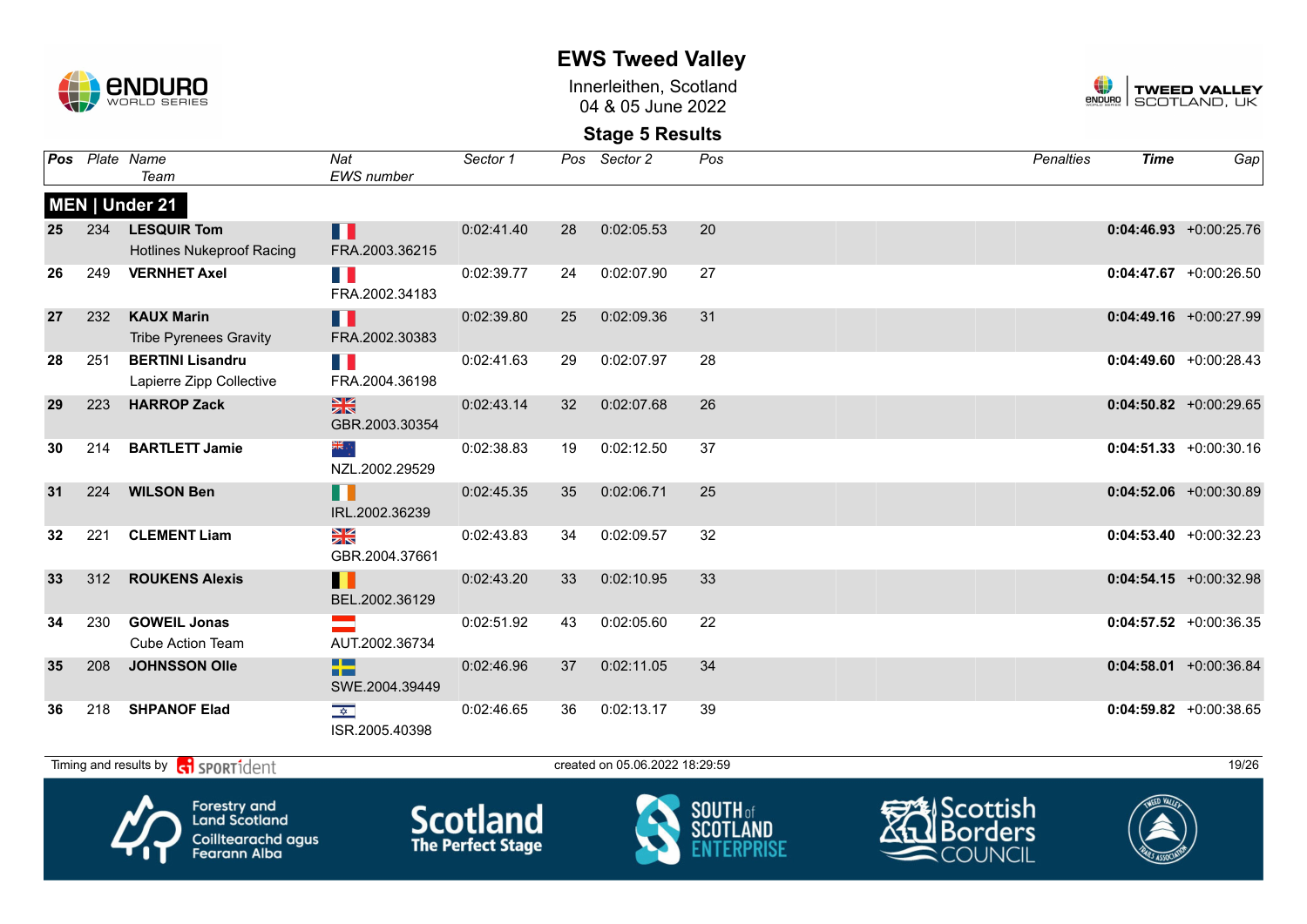

Innerleithen, Scotland 04 & 05 June 2022



**Stage 5 Results**

| Pos          |                | Plate Name<br>Team                                          | Nat<br>EWS number                  | Sector 1   | Pos            | Sector 2                       | Pos            | <b>Penalties</b> | <b>Time</b> | Gap                       |
|--------------|----------------|-------------------------------------------------------------|------------------------------------|------------|----------------|--------------------------------|----------------|------------------|-------------|---------------------------|
|              |                | MEN   Under 21                                              |                                    |            |                |                                |                |                  |             |                           |
| 37           |                | 212 FORBES Lachie                                           | 米<br>AUS.2003.36655                | 0:02:48.12 | 38             | 0:02:11.85                     | 35             |                  |             | $0:04:59.97 +0:00:38.80$  |
| 38           | 228            | <b>BUENGEN Lars Henrik</b><br>Swiss Enduro Team by Giant    | $\ddot{\bullet}$<br>SUI.2005.27225 | 0:02:51.05 | 41             | 0:02:12.09                     | 36             |                  |             | $0:05:03.14$ +0:00:41.97  |
| 39           | 213            | <b>WICKLUND Jackson</b>                                     | <u>est</u><br>USA.2005.39414       | 0:02:51.25 | 42             | 0:02:12.62                     | 38             |                  |             | $0:05:03.87$ +0:00:42.70  |
| 40           | 229            | <b>SCHLEICHER Valentin</b><br><b>RDN Racing</b>             | GER.2002.26946                     | 0:02:49.60 | 40             | 0:02:15.11                     | 40             |                  |             | $0:05:04.71 + 0:00:43.54$ |
| 41           | 231            | <b>FUCHS Peter</b>                                          | GER.2002.33379                     | 0:02:42.75 | 31             | 0:02:23.00                     | 42             |                  |             | $0:05:05.75$ +0:00:44.58  |
| 42           | 209            | <b>GREEN Lachlan</b>                                        | ैं*<br>AUS.2002.36954              | 0:02:48.88 | 39             | 0:02:22.47                     | 41             |                  |             | $0:05:11.35 + 0:00:50.18$ |
| 43           | 240            | <b>SNOW Jakob</b>                                           | <u>se</u><br>USA.2003.24674        | 0:02:42.61 | 30             | 0:02:39.62                     | 43             |                  |             | $0:05:22.23 +0:01:01.06$  |
| 44           | 244            | <b>MEIER SMITH Remy</b><br>Propain Factory Enduro           | ैं हैं<br>AUS.2004.40508           | 0:03:08.62 | 44             | 0:05:49.48                     | 44             |                  |             | $0:08:58.10 + 0:04:36.93$ |
|              | <b>WOMEN</b>   |                                                             |                                    |            |                |                                |                |                  |             |                           |
|              | 8              | <b>CONOLLY Ella</b><br>Cannondale Enduro                    | $\frac{N}{N}$<br>GBR.1998.21859    | 0:02:45.49 | $\perp$        | 0:02:09.20                     | $\perp$        |                  | 0:04:54.69  |                           |
| $\mathbf{2}$ | 3              | <b>COURDURIER Isabeau</b><br>Lapierre Zipp Collective       | H E<br>FRA.1994.21731              | 0:02:47.45 | $\overline{4}$ | 0:02:11.70                     | $\overline{2}$ |                  |             | $0:04:59.15$ +0:00:04.46  |
| $\mathbf{3}$ | $\overline{7}$ | <b>BARAONA Rebecca</b><br>Yeti / Fox Factory Team           | $\frac{N}{N}$<br>GBR.1993.21715    | 0:02:45.66 | 2              | 0:02:13.95                     | $\overline{7}$ |                  |             | $0:04:59.61$ +0:00:04.92  |
|              |                |                                                             |                                    |            |                |                                |                |                  |             |                           |
|              |                | Timing and results by <b>container that the SPORT1</b> dent |                                    |            |                | created on 05.06.2022 18:29:59 |                |                  |             | 20/26                     |



Coilltearachd agus<br>Fearann Alba







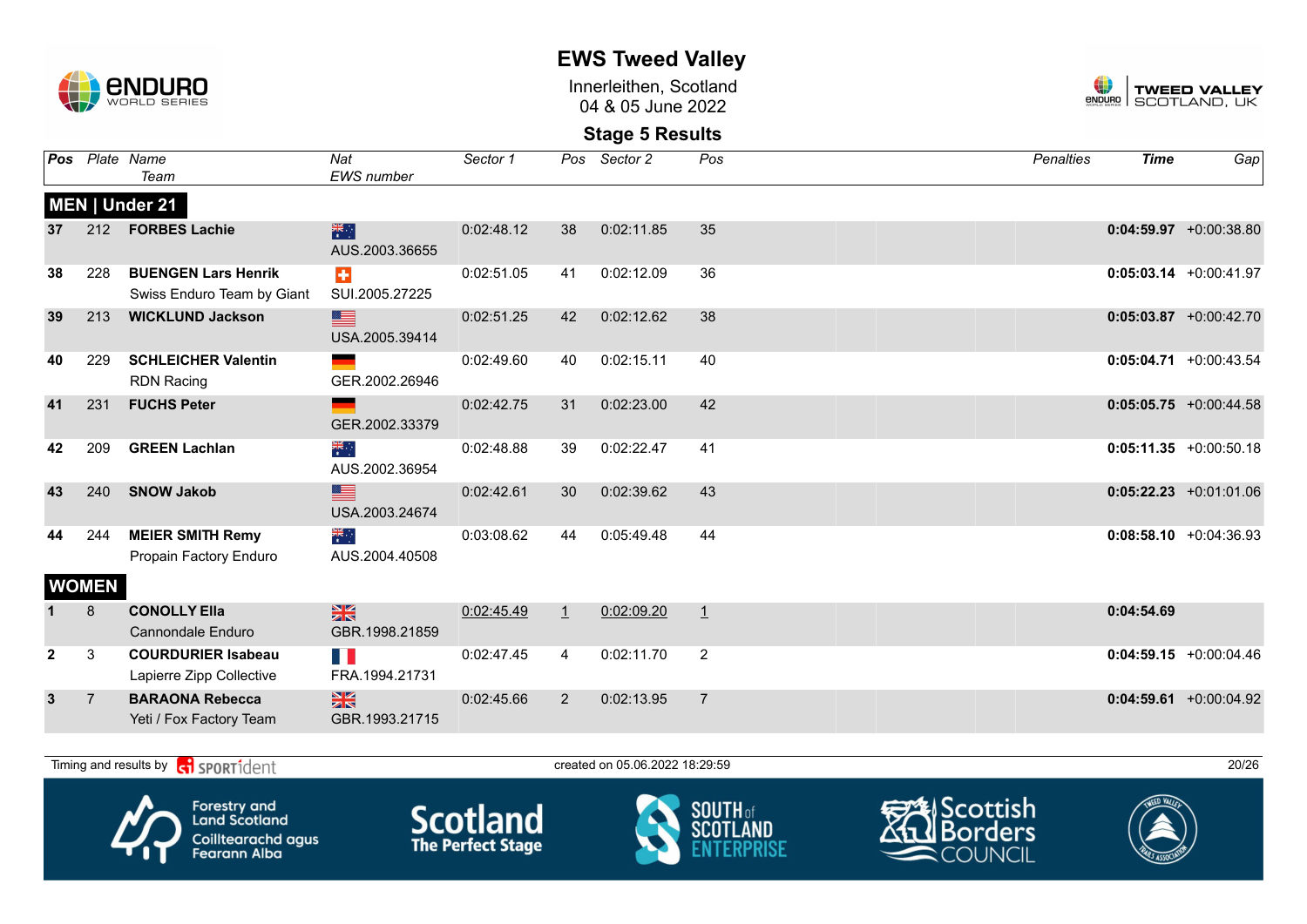

Innerleithen, Scotland 04 & 05 June 2022



| Pos            |                | Plate Name<br>Team                                   | Nat<br>EWS number                         | Sector 1   |                | Pos Sector 2 | Pos            | <b>Penalties</b> | <b>Time</b> | Gap                       |
|----------------|----------------|------------------------------------------------------|-------------------------------------------|------------|----------------|--------------|----------------|------------------|-------------|---------------------------|
|                | <b>WOMEN</b>   |                                                      |                                           |            |                |              |                |                  |             |                           |
|                | 4              | <b>HARNDEN Harriet</b><br><b>Trek Factory Racing</b> | ≫<br>R<br>GBR.2001.22819                  | 0:02:47.17 | 3              | 0:02:13.93   | $\,6\,$        |                  |             | $0:05:01.10$ +0:00:06.41  |
| $5\phantom{1}$ | $\overline{2}$ | <b>CHARRE Morgane</b><br><b>Pivot Factory Racing</b> | H<br>FRA.1990.21958                       | 0:02:52.65 | $\overline{7}$ | 0:02:12.65   | 3              |                  |             | $0:05:05.30 + 0:00:10.61$ |
| 6              | 183            | <b>HENDERSON Polly</b>                               | NK<br>ZK<br>GBR.2001.22368                | 0:02:51.87 | 5              | 0:02:15.52   | 8              |                  |             | $0:05:07.39 + 0:00:12.70$ |
| $\overline{7}$ | 176            | <b>TAYLOR Chloe</b>                                  | $\frac{N}{N}$<br>GBR.1998.23462           | 0:02:52.12 | 6              | 0:02:16.28   | 10             |                  |             | $0:05:08.40$ +0:00:13.71  |
| 8              | 33             | <b>MORRISON Rae</b><br>Liv Racing                    | ं ब्राह<br>NZL.1989.21630                 | 0:02:55.57 | 9              | 0:02:13.73   | 5              |                  |             | $0:05:09.30 + 0:00:14.61$ |
| 9              | 10             | <b>RICHTER Raphaela</b><br>Ibis Enduro Team          | GER.1997.25746                            | 0:02:55.83 | 11             | 0:02:13.59   | $\overline{4}$ |                  |             | $0:05:09.42 +0:00:14.73$  |
| 10             | 34             | <b>LANTHIER NADEAU</b><br>Andreane                   | $\blacktriangleright$                     | 0:02:52.90 | 8              | 0:02:17.75   | 15             |                  |             | $0:05:10.65 + 0:00:15.96$ |
|                |                | Rocky Mountain Race Face                             | CAN.1993.21609                            |            |                |              |                |                  |             |                           |
| 11             | $6\phantom{1}$ | <b>CHARLES Estelle</b><br><b>Specialized Racing</b>  | H<br>FRA.1997.22205                       | 0:02:55.70 | 10             | 0:02:15.59   | 9              |                  |             | $0:05:11.29 + 0:00:16.60$ |
| 12             | 44             | <b>SCARSI Gloria</b><br>Canyon CLLTV Dainese         | H.<br>ITA.2000.36425                      | 0:02:55.90 | 12             | 0:02:16.35   | 11             |                  |             | $0:05:12.25 +0:00:17.56$  |
| 13             | 177            | <b>STONE Jessica</b>                                 | $\frac{N}{N}$<br>GBR.1990.32154           | 0:02:56.30 | 13             | 0:02:16.80   | 12             |                  |             | $0:05:13.10 + 0:00:18.41$ |
| 14             | 5              | <b>KOREM Noga</b><br><b>GT Factory Racing</b>        | $\overline{\mathbf{z}}$<br>ISR.1991.21660 | 0:02:57.62 | 16             | 0:02:16.85   | 13             |                  |             | $0:05:14.47 + 0:00:19.78$ |

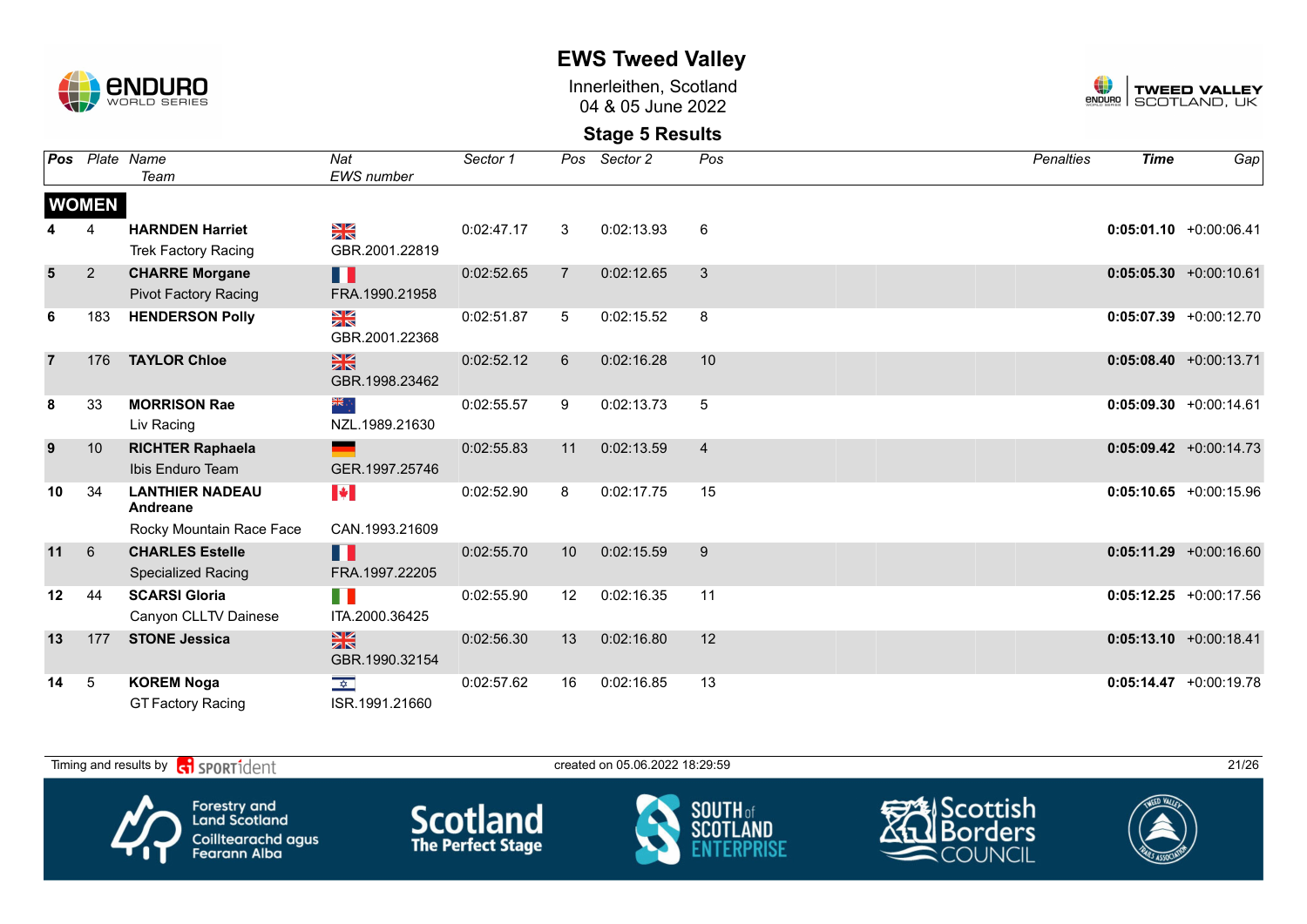

Innerleithen, Scotland 04 & 05 June 2022



| Pos |                | Plate Name                                                        | Nat                                     | Sector 1   | Pos | Sector 2   | Pos | <b>Penalties</b> | <b>Time</b> | Gap                       |
|-----|----------------|-------------------------------------------------------------------|-----------------------------------------|------------|-----|------------|-----|------------------|-------------|---------------------------|
|     |                | Team                                                              | EWS number                              |            |     |            |     |                  |             |                           |
|     | <b>WOMEN</b>   |                                                                   |                                         |            |     |            |     |                  |             |                           |
| 15  | 36             | <b>COOK Becky</b>                                                 | $\frac{N}{N}$<br>GBR.1986.21664         | 0:02:57.54 | 14  | 0:02:17.68 | 14  |                  |             | $0:05:15.22 + 0:00:20.53$ |
| 16  | $\overline{1}$ | <b>PUGIN Melanie</b><br><b>BH Enduro Racing Team</b>              | E.<br>FRA.1990.21693                    | 0:02:57.58 | 15  | 0:02:19.47 | 18  |                  |             | $0:05:17.05 + 0:00:22.36$ |
| 17  | 179            | <b>JOLIDON Sidonie</b>                                            | Ð<br>SUI.1987.31073                     | 0:03:01.02 | 19  | 0:02:18.75 | 17  |                  |             | $0:05:19.77$ +0:00:25.08  |
| 18  | 182            | <b>GILL Martha</b>                                                | NK<br>ZK<br>GBR.1997.22469              | 0:03:00.43 | 18  | 0:02:20.17 | 20  |                  |             | $0:05:20.60 + 0:00:25.91$ |
| 19  | 180            | <b>ELLECOSTA Nadine</b><br><b>Abetone FullOut Gravity</b>         | Ш<br>ITA.1999.25437                     | 0:03:02.12 | 20  | 0:02:21.13 | 21  |                  |             | $0:05:23.25$ +0:00:28.56  |
| 20  | 9              | <b>WINTON Katy</b><br><b>GT Factory Racing</b>                    | NK<br>ZK<br>GBR.1993.21730              | 0:03:00.20 | 17  | 0:02:24.42 | 26  |                  |             | $0:05:24.62$ +0:00:29.93  |
| 21  | 181            | <b>BATTISTA Laura</b>                                             | 米<br>AUS.1988.22132                     | 0:03:02.43 | 21  | 0:02:23.52 | 25  |                  |             | $0:05:25.95 + 0:00:31.26$ |
| 22  | 178            | <b>PAGEAU Rachel</b>                                              | $\blacktriangleright$<br>CAN.1995.21742 | 0:03:03.52 | 23  | 0:02:22.60 | 24  |                  |             | $0:05:26.12 + 0:00:31.43$ |
| 23  | 43             | <b>FERGUSON Louise</b><br><b>Nukeproof SRAM Factory</b><br>Racing | $\frac{N}{N}$<br>GBR.1996.22180         | 0:03:08.54 | 29  | 0:02:18.40 | 16  |                  |             | $0:05:26.94 +0:00:32.25$  |
| 24  | 38             | <b>DUVERT Julie</b><br>Theory Racing p/b ProBikeKit               | M.<br>FRA.1996.21719                    | 0:03:05.10 | 25  | 0:02:22.46 | 23  |                  |             | $0:05:27.56$ +0:00:32.87  |
| 25  | 35             | <b>MILLER Miranda</b>                                             | M<br>CAN.1990.21687                     | 0:03:03.34 | 22  | 0:02:25.32 | 27  |                  |             | $0:05:28.66$ +0:00:33.97  |

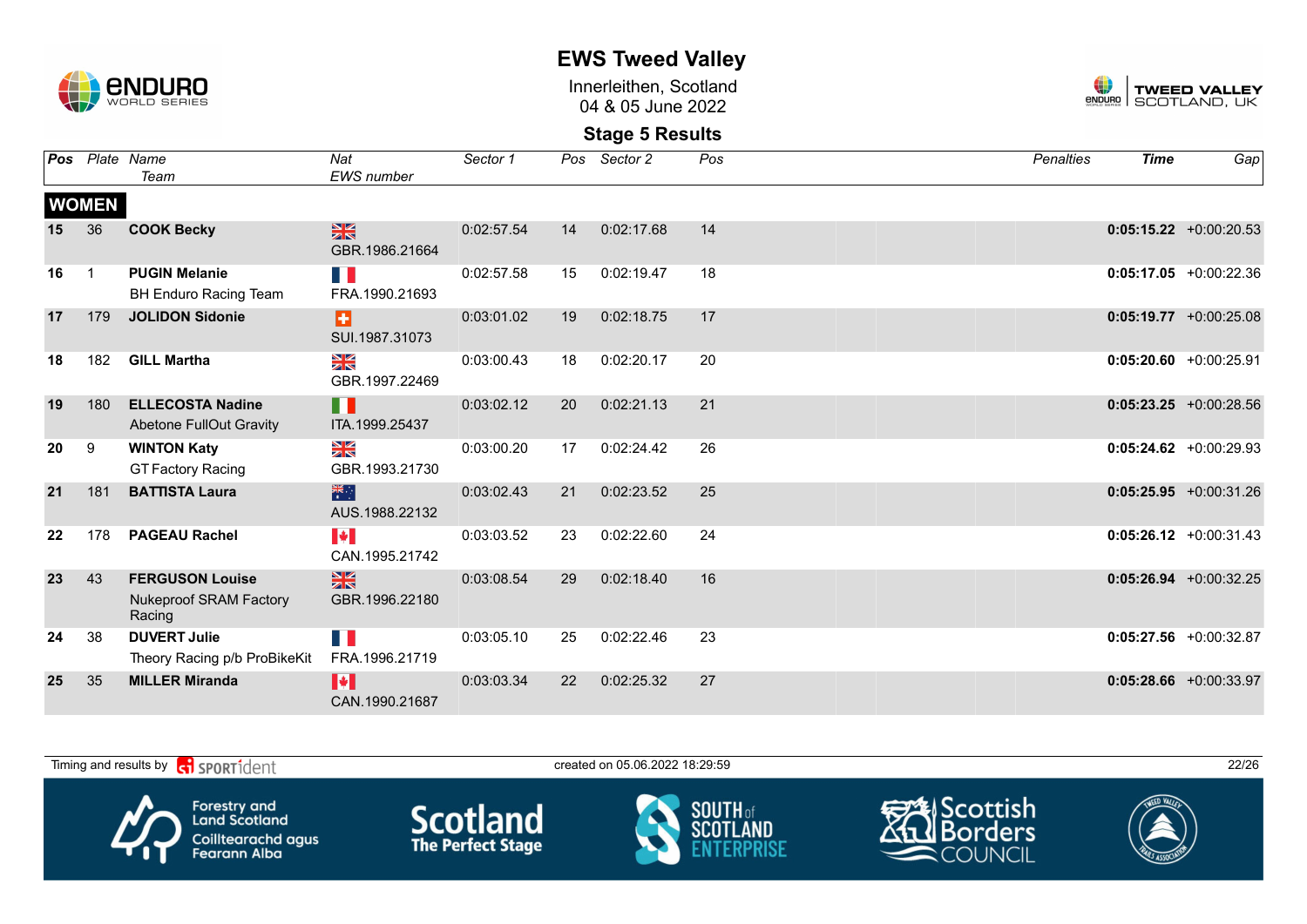

Innerleithen, Scotland 04 & 05 June 2022



#### **Stage 5 Results**

|    |              | Pos Plate Name<br>Team                                 | Nat<br><b>EWS</b> number                | Sector 1   |    | Pos Sector 2                   | Pos             | <b>Penalties</b>      | <b>Time</b> | Gap                       |
|----|--------------|--------------------------------------------------------|-----------------------------------------|------------|----|--------------------------------|-----------------|-----------------------|-------------|---------------------------|
|    | <b>WOMEN</b> |                                                        |                                         |            |    |                                |                 |                       |             |                           |
| 26 | 185          | <b>LONG Julia</b>                                      | $\blacktriangleright$<br>CAN.1999.22029 | 0:03:09.72 | 30 | 0:02:21.72                     | 22              |                       |             | $0:05:31.44 + 0:00:36.75$ |
| 27 | 41           | <b>BAUMANN Lisa</b><br><b>Commencal Les Orres Team</b> | ы<br>SUI.2001.37332                     | 0:03:03.57 | 24 | 0:02:28.01                     | 33              |                       |             | $0:05:31.58$ +0:00:36.89  |
| 28 | 190          | <b>BRISBOURNE Corinna</b>                              | XK<br>ZK<br>GBR.1999.36853              | 0:03:12.50 | 33 | 0:02:19.56                     | 19              |                       |             | $0:05:32.06$ +0:00:37.37  |
| 29 | 184          | <b>DILLON Sian</b>                                     | $\frac{N}{N}$<br>GBR.1994.35457         | 0:03:05.35 | 26 | 0:02:26.78                     | 30              |                       |             | $0:05:32.13$ +0:00:37.44  |
| 30 | 37           | <b>JONNIER Morgane</b><br>Rossignol Factory Team       | FRA.1990.22559                          | 0:03:08.10 | 28 | 0:02:26.48                     | 29              |                       |             | $0:05:34.58$ +0:00:39.89  |
| 31 | 186          | <b>REY Charlotte</b><br><b>Tribe Pyrenees Gravity</b>  | H<br>FRA.2000.31025                     | 0:03:06.18 | 27 | 0:02:28.42                     | 34              |                       |             | $0:05:34.60 + 0:00:39.91$ |
| 32 | 42           | <b>STEINTHALER Hanna</b><br><b>Cube Action Team</b>    | $\equiv$<br>AUT.1997.40424              | 0:03:09.83 | 31 | 0:02:26.15                     | 28              |                       |             | $0:05:35.98$ +0:00:41.29  |
| 33 | 40           | <b>SCHICK Lucy</b><br>Norco Factory Team               | $\blacktriangleright$<br>CAN.2000.23447 | 0:03:10.54 | 32 | 0:02:26.88                     | 31              |                       |             | $0:05:37.42 +0:00:42.73$  |
| 34 | 193          | <b>MCKIRDY Angeline</b>                                | <b>M</b><br>CAN.1992.23461              | 0:03:14.73 | 34 | 0:02:27.68                     | 32              |                       |             | $0:05:42.41$ +0:00:47.72  |
| 35 | 188          | <b>JOHNSEN Jonna</b>                                   | æ<br>DEN.1992.27207                     | 0:03:14.95 | 35 | 0:02:30.25                     | 35              |                       |             | $0:05:45.20 +0:00:50.51$  |
| 36 | 194          | <b>DU TOIT Frances</b>                                 | $\geq$<br>RSA.1997.27399                | 0:03:16.02 | 36 | 0:02:35.02                     | 36              |                       |             | $0:05:51.04 +0:00:56.35$  |
| 37 | 192          | <b>MCKIVERIGAN Niamh</b>                               | H<br>IRL.2001.52798                     | 0:03:32.03 | 37 | 0:02:43.08                     | 37              |                       |             | $0:06:15.11 + 0:01:20.42$ |
|    |              | Timing and results by contract of the SPORT1dent       |                                         |            |    | created on 05.06.2022 18:29:59 |                 |                       |             | 23/26                     |
|    |              | <b>Forestry and</b>                                    |                                         | $C = L$    |    |                                | <b>SOUTH</b> of | <del>s</del> Scottish |             |                           |



**Land Scotland** Coilltearachd agus<br>Fearann Alba **Scotland**<br>The Perfect Stage





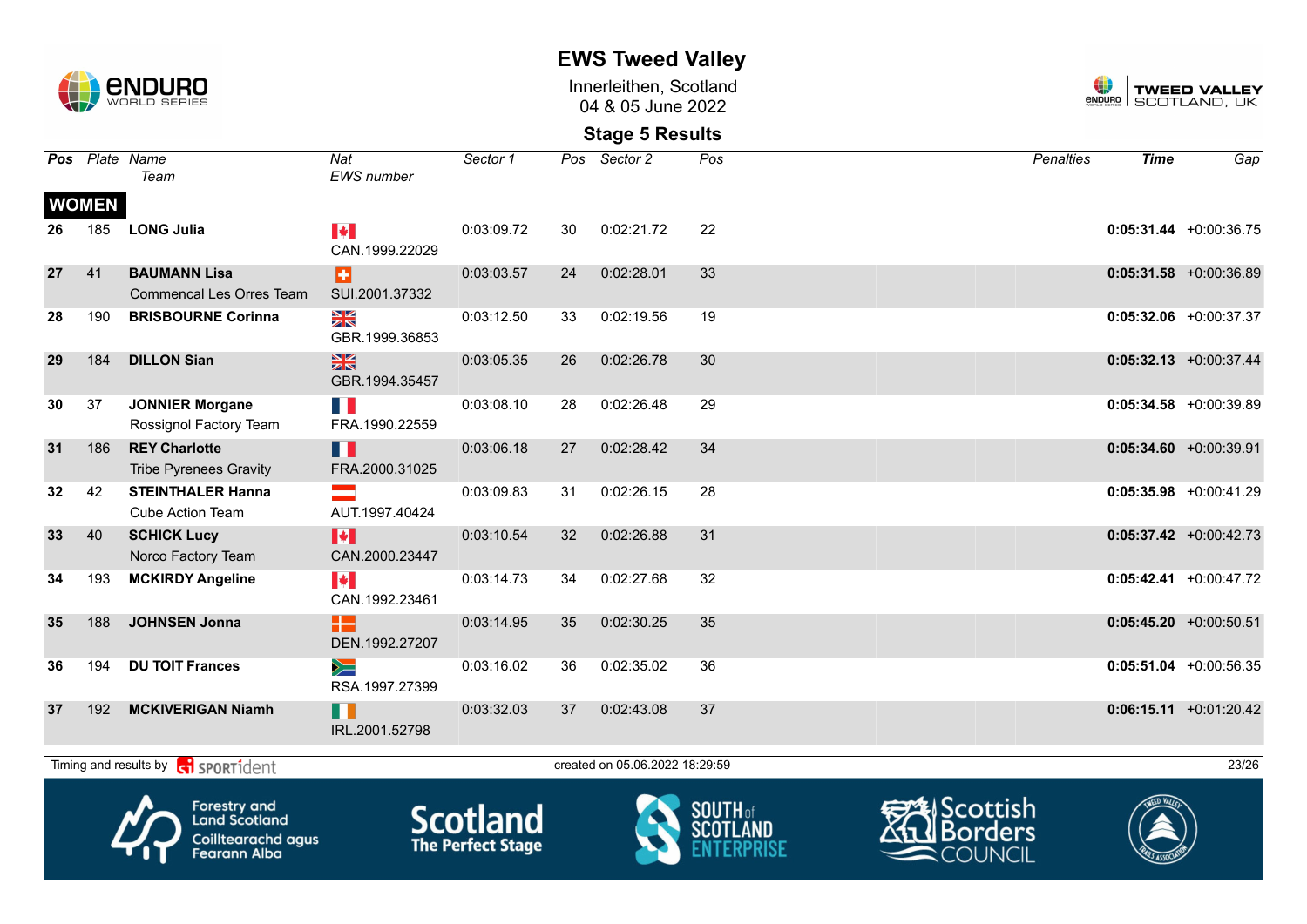

Innerleithen, Scotland 04 & 05 June 2022



### **Stage 5 Results**

|              |              | Pos Plate Name<br>Team                             | Nat<br><b>EWS</b> number        | Sector 1   |                 | Pos Sector 2                   | Pos            | <b>Penalties</b> | <b>Time</b>              | Gap                       |
|--------------|--------------|----------------------------------------------------|---------------------------------|------------|-----------------|--------------------------------|----------------|------------------|--------------------------|---------------------------|
|              | <b>WOMEN</b> |                                                    |                                 |            |                 |                                |                |                  |                          |                           |
| 38           |              | 191 GUNNER Rhiannon                                | XK<br>GBR.2000.37015            | 0:03:36.50 | 38              | 0:02:45.53                     | 38             |                  |                          | $0:06:22.03 + 0:01:27.34$ |
|              |              | WOMEN   Master 35+                                 |                                 |            |                 |                                |                |                  |                          |                           |
|              | 206          | <b>MOSELEY Tracy</b>                               | <b>SK</b><br>GBR.1979.25886     | 0:02:53.95 | $\perp$         | 0:02:19.78                     | $\perp$        |                  | 0:05:13.73               |                           |
| $\mathbf{2}$ | 207          | <b>PAULIN Louise Margareta</b><br>Ibis Enduro Team | ▚<br>SWE.1978.21619             | 0:03:11.25 | $\overline{2}$  | 0:02:27.65                     | 2              |                  |                          | $0:05:38.90 +0:00:25.17$  |
| $\mathbf{3}$ | 204          | <b>NEWMAN Roslynn</b>                              | <b>SK</b><br>GBR.1978.22261     | 0:03:19.75 | $\mathbf{3}$    | 0:02:34.53                     | 3              |                  |                          | $0:05:54.28$ +0:00:40.55  |
| 4            | 203          | <b>FILBY Maxine</b>                                | $\frac{N}{N}$<br>GBR.1980.36076 | 0:03:28.77 | 4               | 0:02:40.97                     | $\overline{4}$ |                  |                          | $0:06:09.74$ +0:00:56.01  |
| 5            | 205          | <b>THOMSEN Sandra Bohn</b>                         | 13<br>DEN.1983.33584            | 0:03:30.75 | $5\overline{)}$ | 0:02:40.97                     | $\overline{4}$ |                  |                          | $0:06:11.72$ +0:00:57.99  |
| 6            | 201          | <b>HART Catherine</b>                              | XK<br>GBR.1976.27215            | 0:03:38.92 | 6               | 0:02:56.18                     | 6              |                  |                          | $0:06:35.10 + 0:01:21.37$ |
|              | 202          | <b>CONTENTOANGELL</b><br><b>Kristine</b>           | 투<br>USA.1979.33608             | 0:03:46.95 | $\overline{7}$  | 0:03:27.47                     | $\overline{7}$ |                  |                          | $0:07:14.42$ +0:02:00.69  |
|              |              | <b>WOMEN   Under 21</b>                            |                                 |            |                 |                                |                |                  |                          |                           |
|              |              | 197 LAN Emmy<br>Norco Factory Team                 | H<br>CAN.2004.33463             | 0:02:55.83 | $\perp$         | 0:02:15.53                     | $\perp$        |                  | 0:05:11.36               |                           |
| $\mathbf{2}$ | 200          | <b>RIVA Sophie</b>                                 | a pr<br>ITA.2003.33949          | 0:03:03.91 | $\overline{2}$  | 0:02:23.59                     | 2              |                  |                          | $0:05:27.50$ +0:00:16.14  |
|              |              | Timing and results by <b>G</b> sportident          |                                 |            |                 | created on 05.06.2022 18:29:59 |                |                  |                          | 24/26                     |
|              |              | $\bullet$                                          |                                 |            |                 |                                |                |                  | $\overline{\phantom{0}}$ |                           |



Forestry and<br>Land Scotland Coilltearachd agus<br>Fearann Alba **Scotland** 





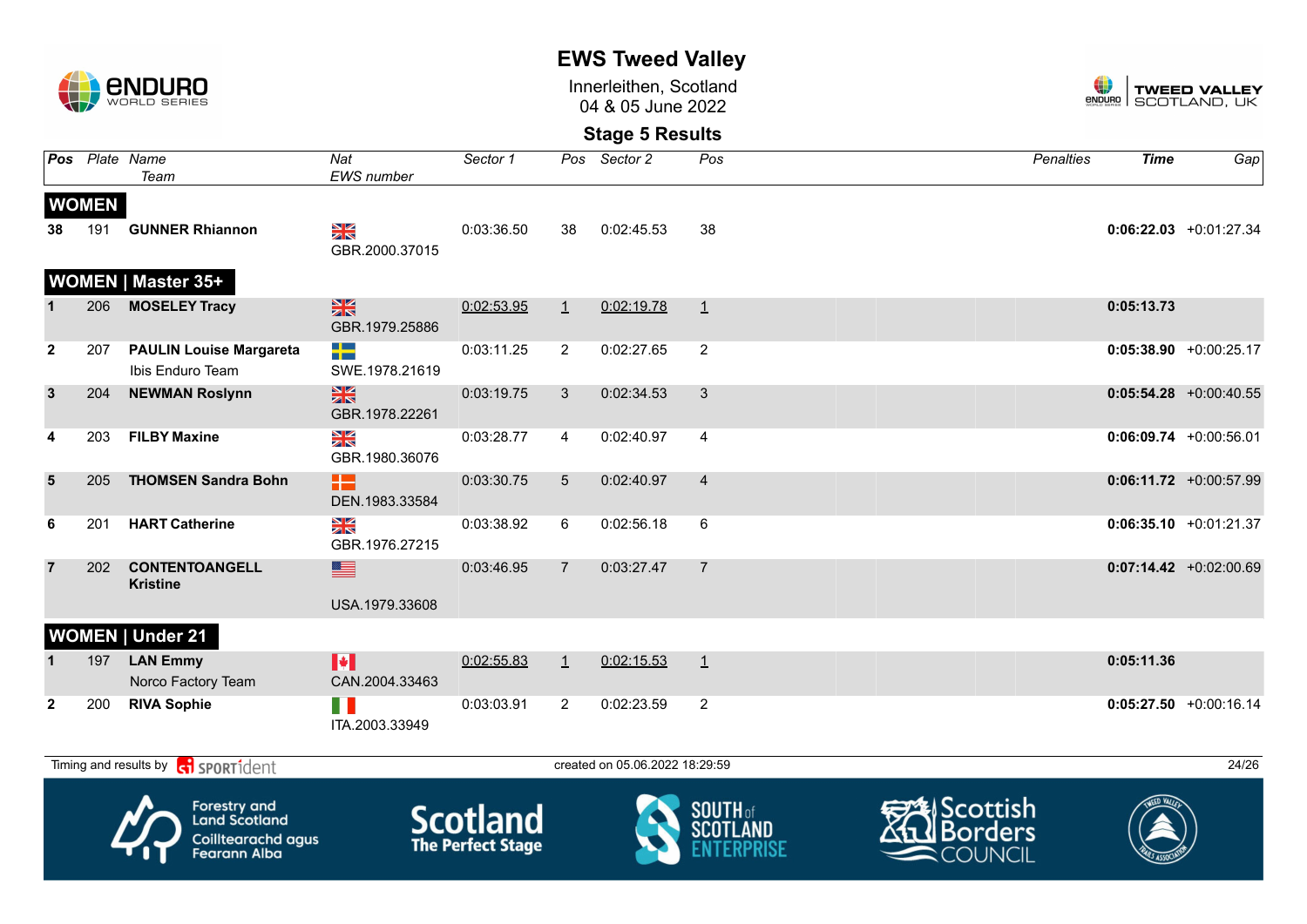

Innerleithen, Scotland 04 & 05 June 2022



| Pos |     | Plate Name<br>Team                                    | Nat<br><b>EWS</b> number        | Sector 1   | Pos         | Sector 2   | Pos            | <b>Penalties</b> | <b>Time</b> | Gap                       |
|-----|-----|-------------------------------------------------------|---------------------------------|------------|-------------|------------|----------------|------------------|-------------|---------------------------|
|     |     | <b>WOMEN   Under 21</b>                               |                                 |            |             |            |                |                  |             |                           |
| 3   | 196 | <b>MULLIN Hannah</b>                                  | IRL.2005.37699                  | 0:03:16.92 | 3           | 0:02:40.75 | 4              |                  |             | $0:05:57.67$ +0:00:46.31  |
| 4   | 195 | <b>HENRY Justine</b><br><b>Tribe Pyrenees Gravity</b> | FRA.2003.32717                  | 0:03:28.41 | 4           | 0:02:33.69 | 3              |                  |             | $0:06:02.10 + 0:00:50.74$ |
| 5   | 198 | <b>MCCULLY Bethany</b>                                | $\frac{N}{N}$<br>GBR.2004.52541 | 0:03:40.50 | $5^{\circ}$ | 0:02:46.43 | 5 <sup>5</sup> |                  |             | $0:06:26.93 +0:01:15.57$  |